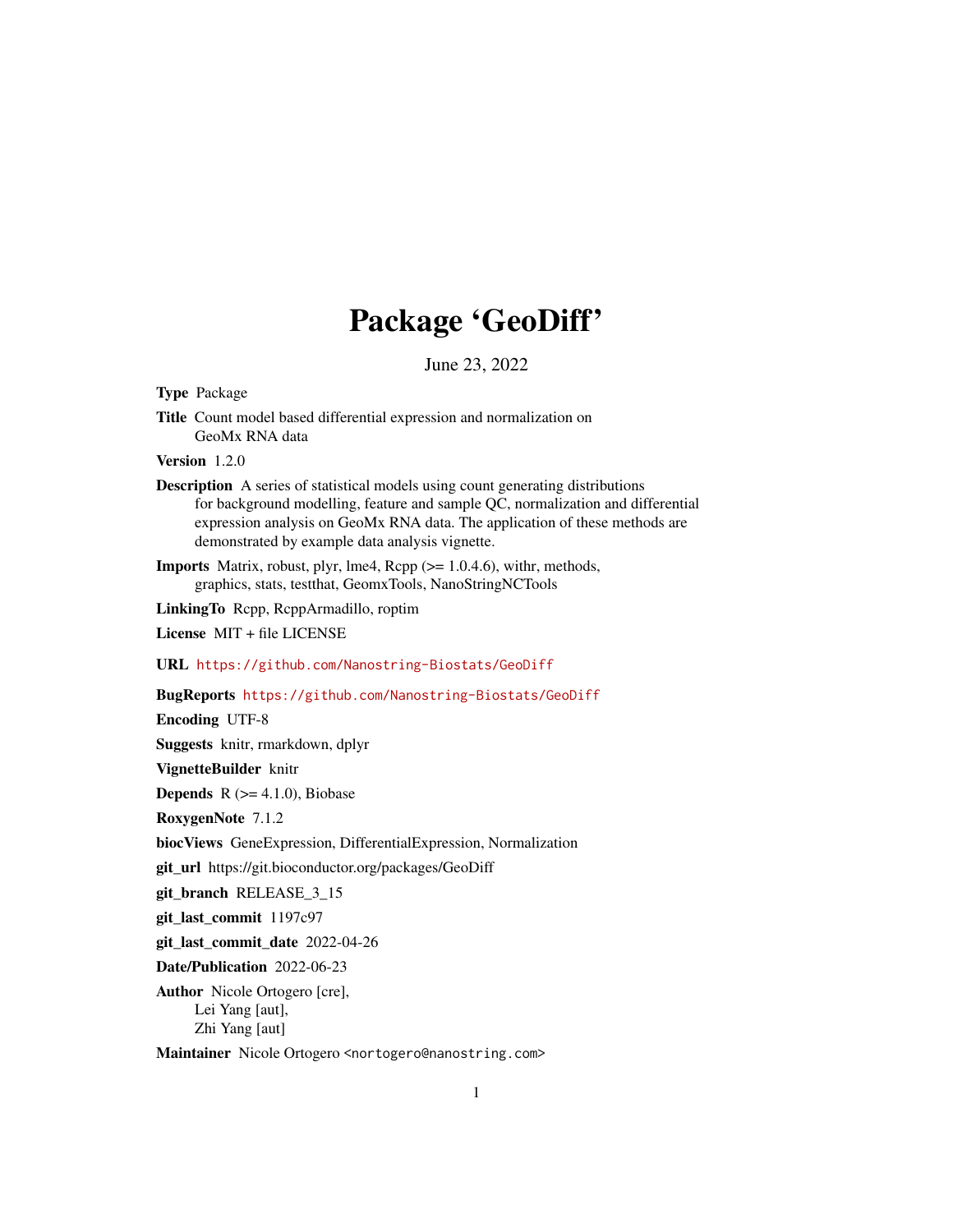# <span id="page-1-0"></span>R topics documented:

|       | aggreprobe |                |
|-------|------------|----------------|
|       |            | $\overline{4}$ |
|       |            | 5              |
|       | coefNBth   | 6              |
|       |            | 7              |
|       |            | -8             |
|       |            | 8              |
|       |            | -9             |
|       |            |                |
|       |            |                |
|       |            |                |
|       |            |                |
|       |            |                |
|       |            |                |
|       |            |                |
|       |            |                |
|       |            |                |
|       |            |                |
|       |            |                |
|       |            |                |
| Index |            | 33             |
|       |            |                |

aggreprobe *Generate aggregated counts of probes for the same target*

# Description

Generate Generate aggregated counts of probes for the same target, based on their score test results or correlation

Generate Generate aggregated counts of probes for the same target, based on their score test results or correlation

# Usage

```
aggreprobe(object, ...)
```

```
## S4 method for signature 'NanoStringGeoMxSet'
aggreprobe(
 object,
 split,
 use = c("score", "cor", "both"),corcutoff = 0.85,
  ...
)
```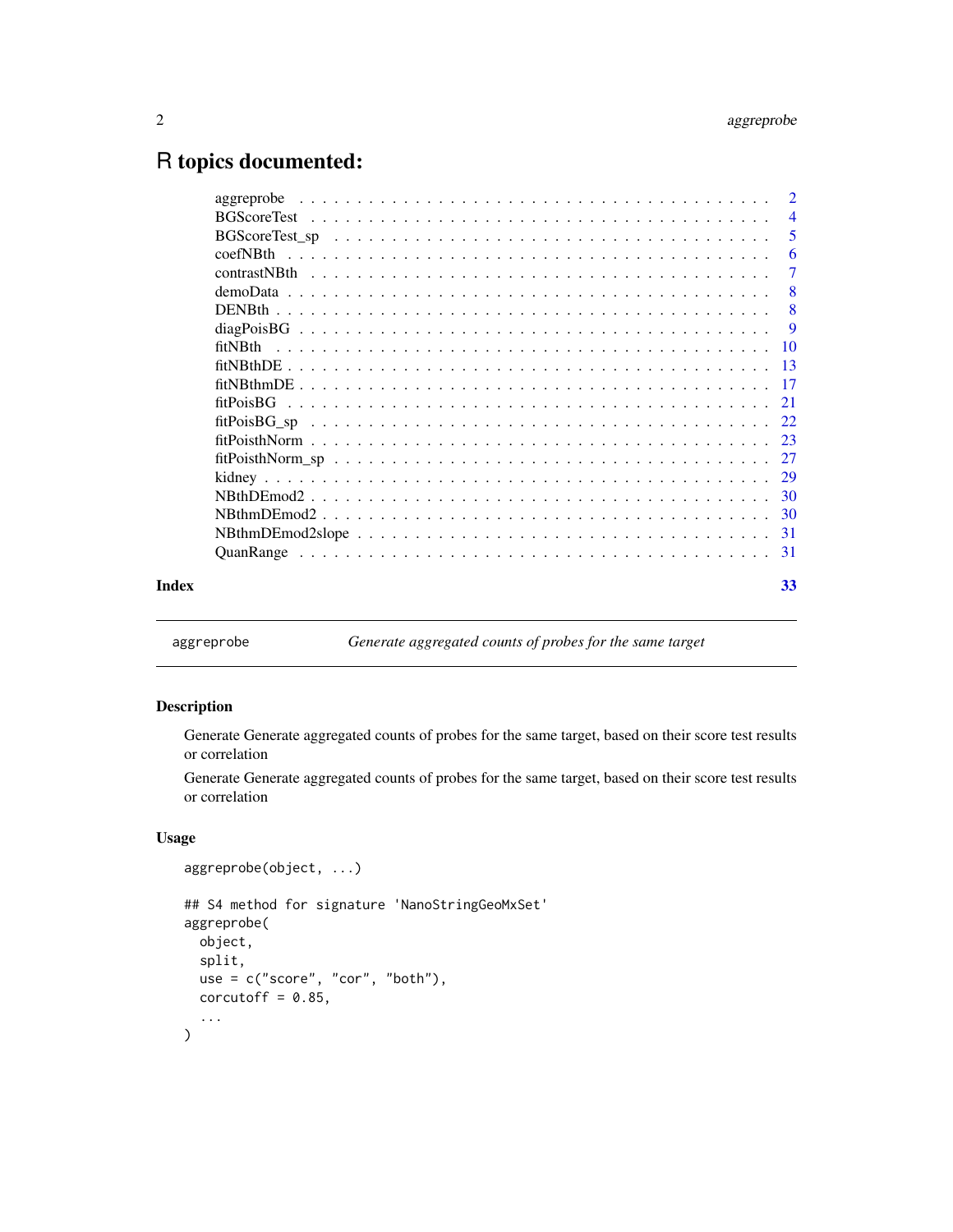# aggreprobe 3

```
## S4 method for signature 'matrix'
aggreprobe(
 object,
 probenames,
 featurenames,
 negmod,
 use = c("score", "cor", "both"),corcutoff = 0.85,
  ...
\mathcal{L}
```
# Arguments

| object       | matrix of probes                                                               |
|--------------|--------------------------------------------------------------------------------|
| .            | additional argument list that might be used                                    |
| split        | indicator variable on whether it is for multiple slides (Yes, TRUE; No, FALSE) |
| use          | the method to determine outliers including score, cor, and both                |
| corcutoff    | the cutoff value for correlation                                               |
| probenames   | vector of names of probe                                                       |
| featurenames | vector of names of features each probe corresponding to                        |
| negmod       | Poisson Background model object for negative probes                            |

# Value

- remain, the list of remaining probes of targets
- probenum, numerical vector of probe numbers of targets
- featuremat, the matrix of features
- remain, the list of remaining probes of targets
- probenum, numerical vector of probe numbers of targets
- featuremat, the matrix of features

# Examples

```
data("demoData")
demoData <- aggreprobe(demoData, use = "cor")
```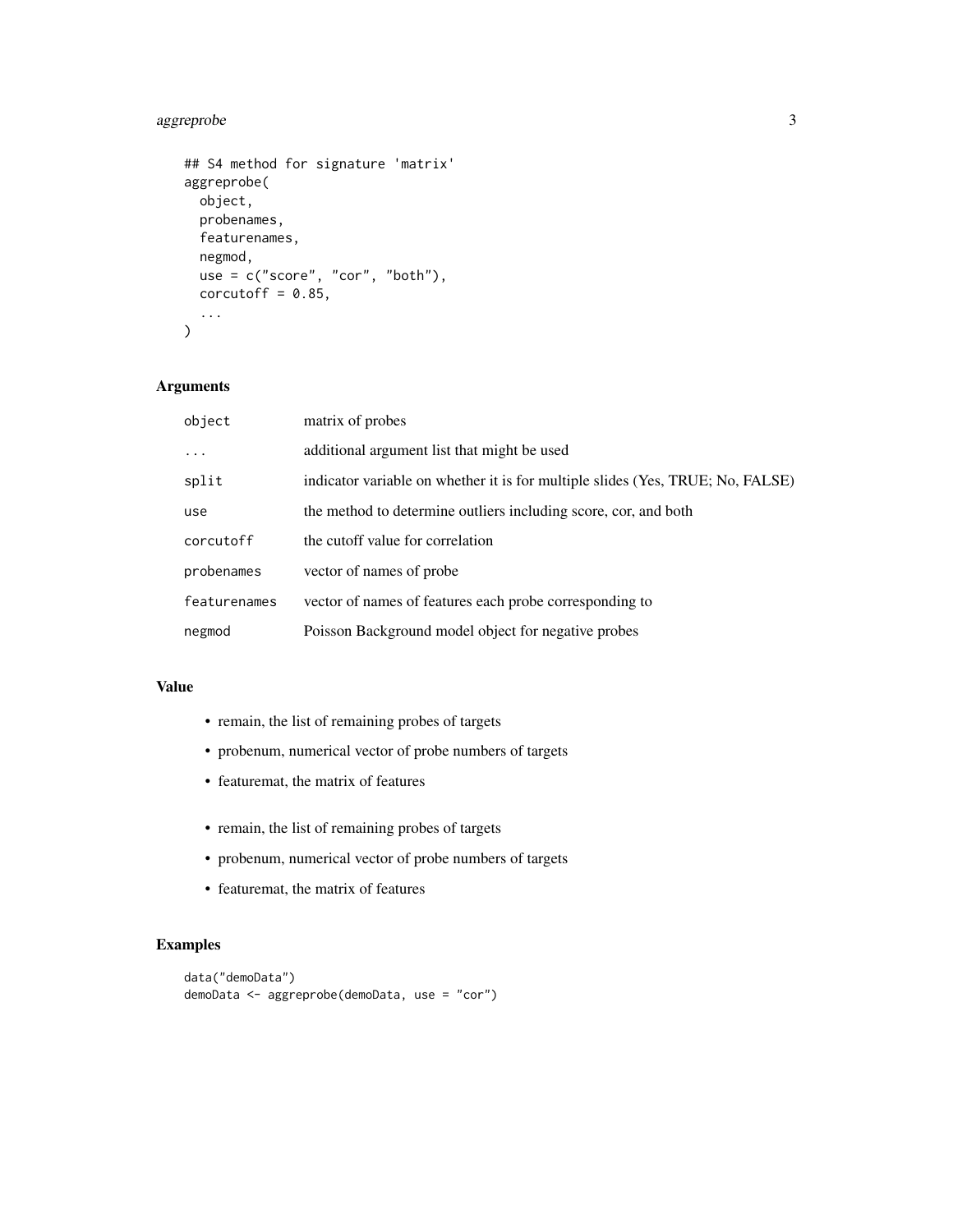<span id="page-3-0"></span>

# Description

Testing for features above the background using Poisson background model as reference Testing for features above the background using Poisson background model as reference

# Usage

```
BGScoreTest(object, ...)
## S4 method for signature 'NanoStringGeoMxSet'
BGScoreTest(
 object,
  split = FALSE,
  adj = 1,removeoutlier = FALSE,
 useprior = FALSE
)
## S4 method for signature 'matrix'
BGScoreTest(
  object,
 BGmod,
 adj = 1,probenum,
  removeoutlier = FALSE,
 useprior = FALSE
)
```

| object        | count matrix with features in rows and samples in columns                                                                            |
|---------------|--------------------------------------------------------------------------------------------------------------------------------------|
| $\ddots$ .    | additional argument list that might be used                                                                                          |
| split         | indicator variable on whether it is for multiple slides (Yes, TRUE; No, FALSE)                                                       |
| adj           | adjustment factor for the number of feature in each gene, default =1 i.e. each<br>target only consists of one probe                  |
| removeoutlier | whether to remove outlier                                                                                                            |
| useprior      | whether to use the prior that the expression level of background follows a Beta<br>distribution, leading to a more conservative test |
| <b>BGmod</b>  | a list of sizefact, sizefact, and countmat                                                                                           |
| probenum      | a vector of numbers of probes in each gene                                                                                           |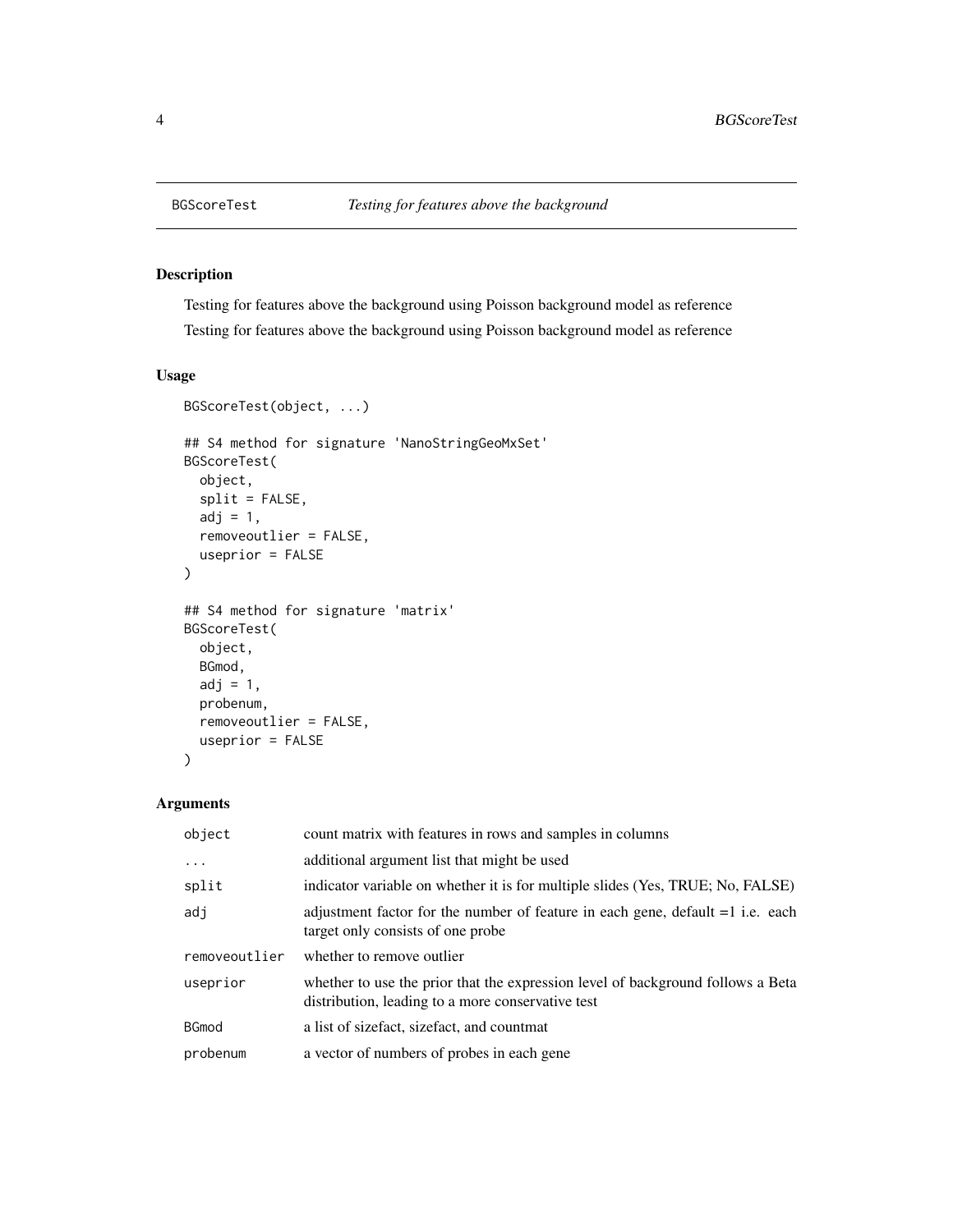#### <span id="page-4-0"></span>Value

a valid GeoMx S4 object including the following items

- pvalues Background score test pvalues, in featureData
- scores Background score test statistics, in featureData

if split is TRUE, a valid GeoMx S4 object including the following items

- pvalues\_XX Background score test pvalues vector, column name (denoted as XX) the same as slide names, in featureData
- scores\_XX Background score test statistics vector, column name (denoted as XX) the same as slide names, in featureData

a list of following items

- pvalues Background score test pvalues
- scores Background score test statistics

# Examples

```
data(demoData)
demoData <- fitPoisBG(demoData, size_scale = "sum")
demoData <- aggreprobe(demoData, use = "cor")
demoData <- BGScoreTest(demoData, adj = 1, useprior = FALSE)
demoData <- fitPoisBG(demoData, size_scale = "sum", groupvar = "slide name")
demoData <- BGScoreTest(demoData, adj = 1, useprior = TRUE, split = TRUE)
```
BGScoreTest\_sp *Testing for features above the background, multiple slides case*

#### **Description**

Testing for features above the background using Poisson background model as reference, multiple slides case

#### Usage

```
BGScoreTest_sp(object, ...)
## S4 method for signature 'matrix'
BGScoreTest_sp(
  object,
 BGmod,
  adj = 1,probenum,
 removeoutlier = FALSE,
  useprior = FALSE
)
```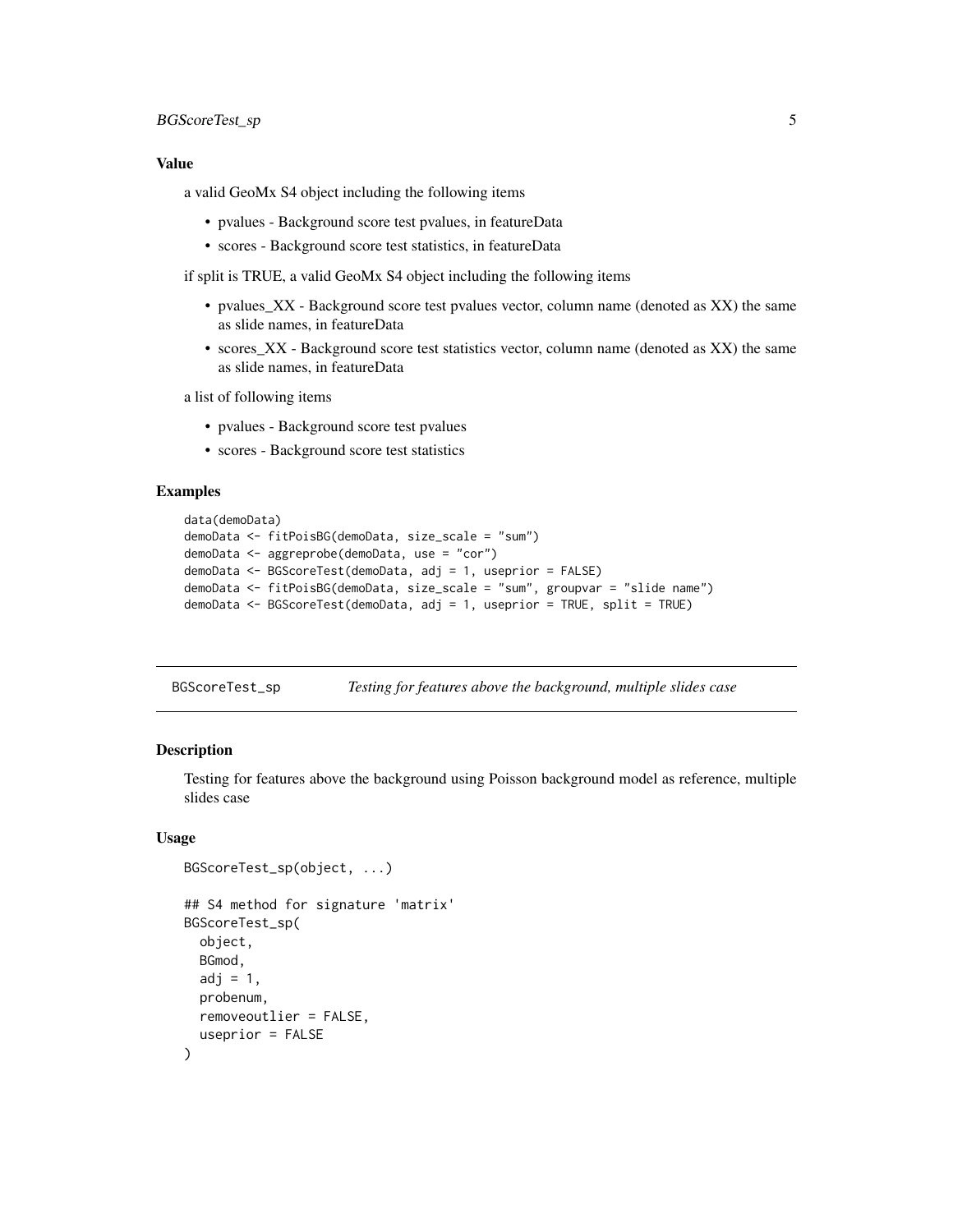# <span id="page-5-0"></span>Arguments

| object        | count matrix with features in rows and samples in columns                                                                              |
|---------------|----------------------------------------------------------------------------------------------------------------------------------------|
| $\ddots$      | additional argument list that might be used                                                                                            |
| <b>BGmod</b>  | fitted background model, multiple slides case                                                                                          |
| adi           | adjustment factor for the number of probes in each feature, default $=1$ i.e. each<br>target only consists of one probe                |
| probenum      | a vector of numbers of probes in each gene                                                                                             |
| removeoutlier | whether to remove outlier                                                                                                              |
| useprior      | whether to use the prior that the expression level of background follows the Beta<br>distribution, leading to a more conservative test |

#### Value

a list of following items

- pvalues Background score test pvalues matrix, columns the same as slide names
- scores\_sp Background score test statistics matrix, columns the same as slide names

| coefNBth | Generate list of Wald test inference results on model coefficients |  |
|----------|--------------------------------------------------------------------|--|
|----------|--------------------------------------------------------------------|--|

# Description

Generate list of Wald test inference results including parameter estimation and p value

#### Usage

```
coefNBth(object, ...)
## S4 method for signature 'list'
coefNBth(object, fullpara = FALSE)
```
#### Arguments

| object                  | DE model, output by fitNBthDE or fitNBthmDE   |
|-------------------------|-----------------------------------------------|
| $\cdot$ $\cdot$ $\cdot$ | additional argument list that might be used   |
| fullpara                | whether to generate results on all parameters |

# Value

- estimate, coefficients estimate
- wald\_stat, Wald test statistics
- p\_value, p value of Wald test
- se, standard error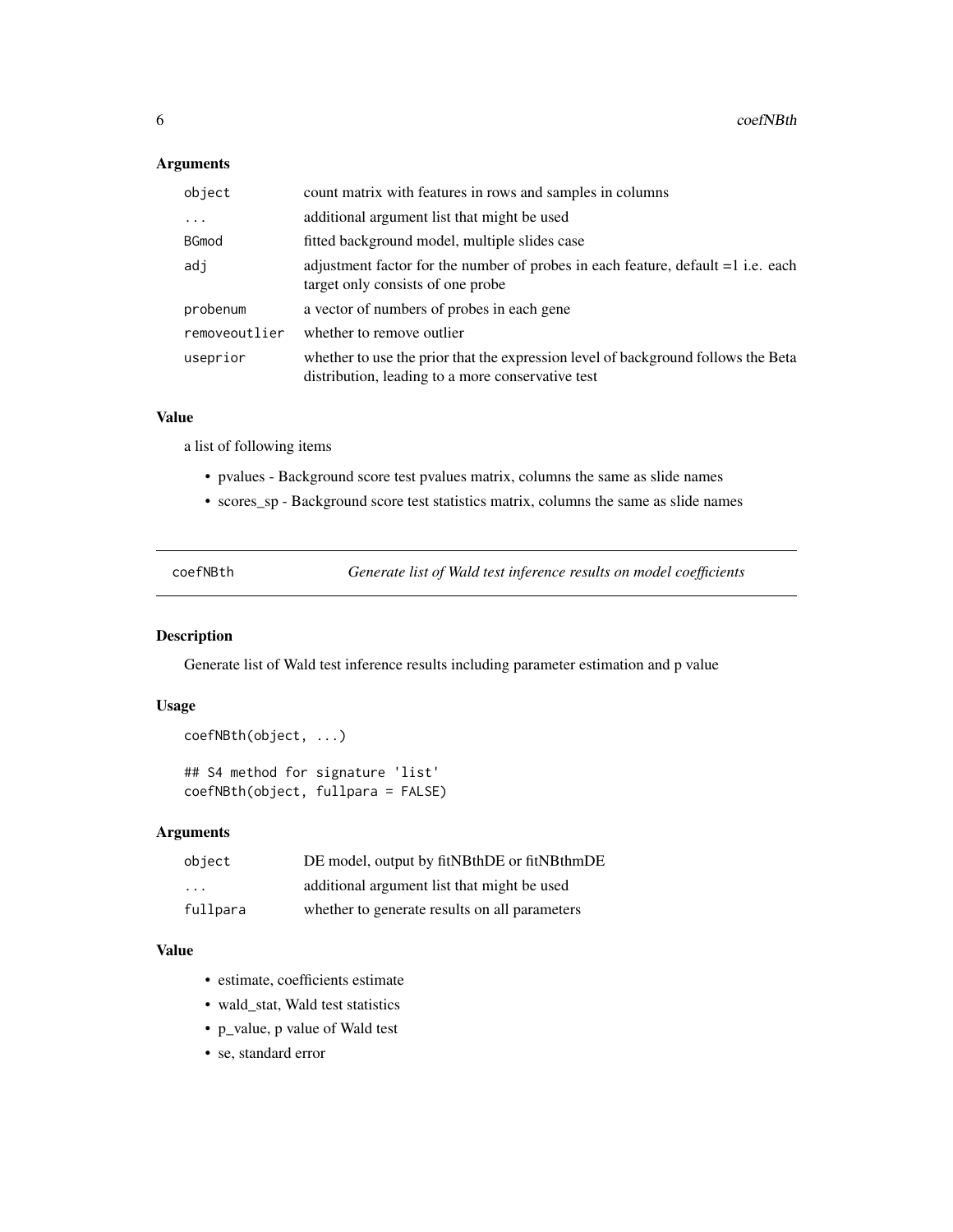# <span id="page-6-0"></span>contrastNBth 7

# Examples

```
data(NBthmDEmod2)
coeff <- coefNBth(NBthmDEmod2)
```
contrastNBth *Generate list of Wald test inference results on user specified contrasts*

# Description

Generate list of Wald test inference results including contrast estimation and p value

#### Usage

```
contrastNBth(object, ...)
## S4 method for signature 'list'
contrastNBth(
 object,
  test = c("two-sided", ">", "<"),
 method = diag(1, ncol(object$X)),
 baseline = rep(0, ncol(method))\mathcal{L}
```
# Arguments

| object   | DE model, output by fitNBthDE or fitNBthmDE                                                                                                           |
|----------|-------------------------------------------------------------------------------------------------------------------------------------------------------|
| .        | additional argument list that might be used                                                                                                           |
| test     | type of statistical test, choose from $c("two-sided", ">", "<")$                                                                                      |
| method   | contrasts methods, only matrix of contrast vector is allowed for now, default=diag(1,ncol(object $(X)$ ),<br>i.e. testing the regression coefficients |
| baseline | testing baseline, default=0.                                                                                                                          |

#### Value

- estimate, contrasts estimate
- wald\_stat, Wald test statistics
- p\_value, p value of Wald test
- se, standard error

# Examples

```
data(NBthmDEmod2)
coeff <- contrastNBth(NBthmDEmod2)
```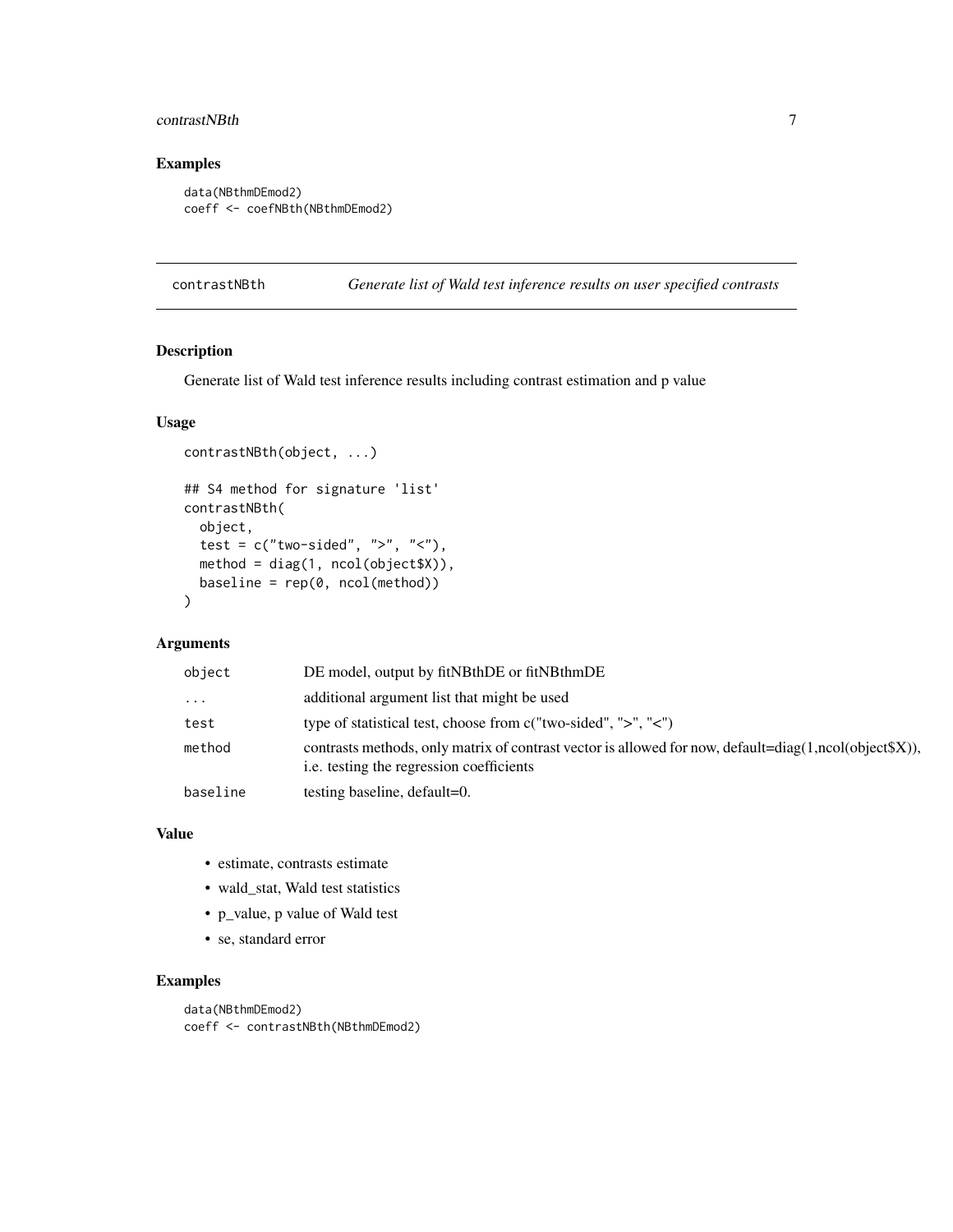<span id="page-7-0"></span>

# Description

A demo dataset contains 88 ROIs and 8707 features

#### Usage

data(demoData)

#### Format

A NanoStringGeoMxSet S4 object with 8707 features and 88 samples

#### Examples

data(demoData)

| DENBth |
|--------|
|--------|

Generate DE table using the inference list generated by coefNBth or *contrastNBth*

# Description

Generate DE table using the inference list generated by coefNBth or contrastNBth

# Usage

```
DENBth(object, ...)
## S4 method for signature 'list'
DENBth(object, variable, NAto1 = TRUE, padj = TRUE, padj_method = "BH")
```

| object      | inference list from coefNBth or contrastNBth |
|-------------|----------------------------------------------|
| $\cdot$     | additional argument list that might be used  |
| variable    | needed to construct                          |
| NAto1       | whether to replace NA in pyalue by 1         |
| padj        | whether to adjust p value                    |
| padj_method | p value adjustment method, default="BH"      |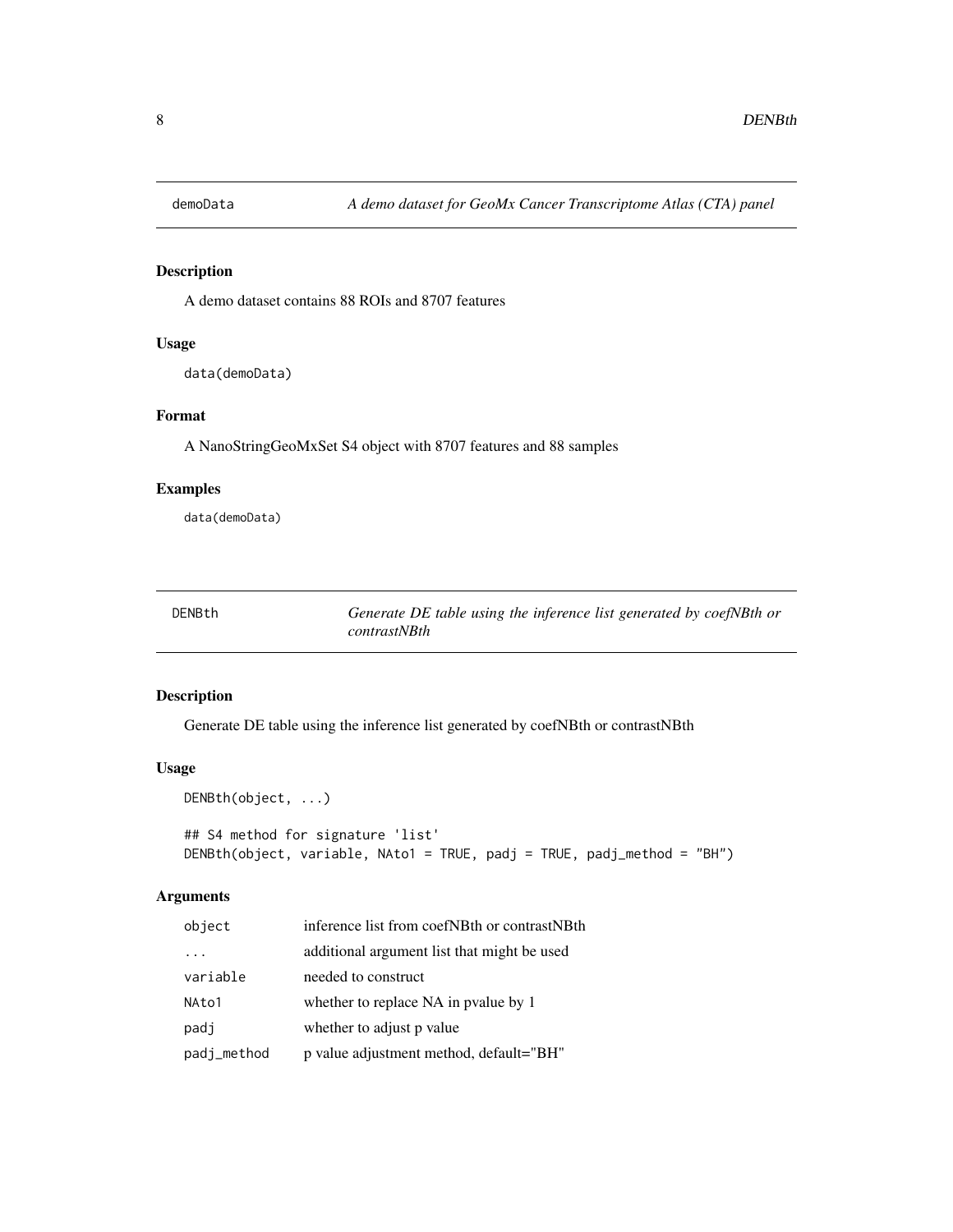# <span id="page-8-0"></span>diagPoisBG 9

# Value

DEtab, DE table

#### Examples

```
data(NBthmDEmod2)
coeff <- coefNBth(NBthmDEmod2)
DEtab <- DENBth(coeff, variable = "regiontubule")
```

```
diagPoisBG Perform diagnosis on Poisson background model
```
#### Description

Perform diagnosis on Poisson background model

Perform diagnosis on Poisson background model

diagPoisBG(object, ...)

#### Usage

```
## S4 method for signature 'NanoStringGeoMxSet'
diagPoisBG(
 object,
  split = FALSE,
 padj = FALSE,
 padj_method = "BH",
 cutoff = 1e-06,generate_ppplot = TRUE
)
## S4 method for signature 'list'
diagPoisBG(
  object,
 padj = FALSE,
 padj_method = "BH",
  cutoff = 1e-06,generate_ppplot = TRUE
)
```

| object    | a list of sizefact, featfact, countmat, or id (if it is for mutliple slides)   |
|-----------|--------------------------------------------------------------------------------|
| $\ddotsc$ | additional argument list that might be used                                    |
| split     | indicator variable on whether it is for multiple slides (Yes, TRUE; No, FALSE) |
| padj      | whether to adjust p value for outlier detection, default =TRUE                 |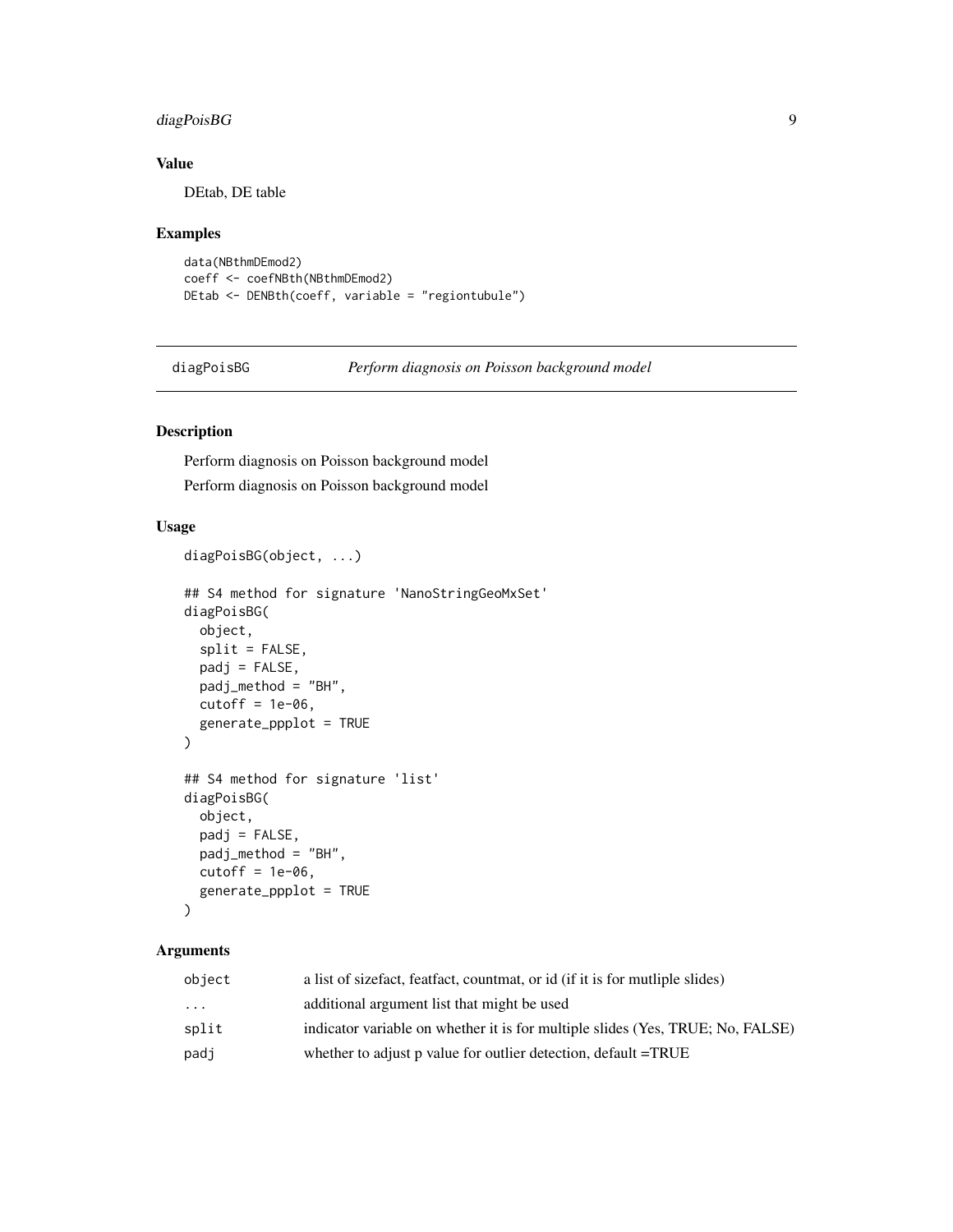<span id="page-9-0"></span>

| padj_method     | p value adjustment method, default = "BH"                  |
|-----------------|------------------------------------------------------------|
| cutoff          | p value (or adjusted p value) cutoff to determine outliers |
| generate_ppplot |                                                            |
|                 | whether to generate ppplot, default =TRUE                  |

#### Value

a valid S4 object

- lowtail A matrix of lower tail probabilty, in assay slot
- uptail A matrix of upper tail probability, in assay slot
- disper (or disper\_sp if non single-valued groupvar is provided) dispersion parameter in experimenetData
- low\_outlier A matrix to indicate lower outliers (0:False, 1:True) in assay slot
- upper\_outlier A matrix to indicate upper outliers (0:False, 1:True) in assay slot

a list of following items

- lowtail A matrix of lower tail probabilty
- uptail A matrix of upper tail probability
- disper dispersion parameter
- outlier A list of coodinates of lower and upper outliers

#### Examples

```
data(demoData)
demoData <- fitPoisBG(demoData, size_scale = "sum")
demoData <- diagPoisBG(demoData)
Biobase::notes(demoData)$disper
demoData <- fitPoisBG(demoData, groupvar = "slide name")
demoData <- diagPoisBG(demoData, split = TRUE)
Biobase::notes(demoData)$disper_sp
```
fitNBth *Negative Binomial threshold model*

#### Description

Estimate the signal size factor for features above the background Estimate the signal size factor for features above the background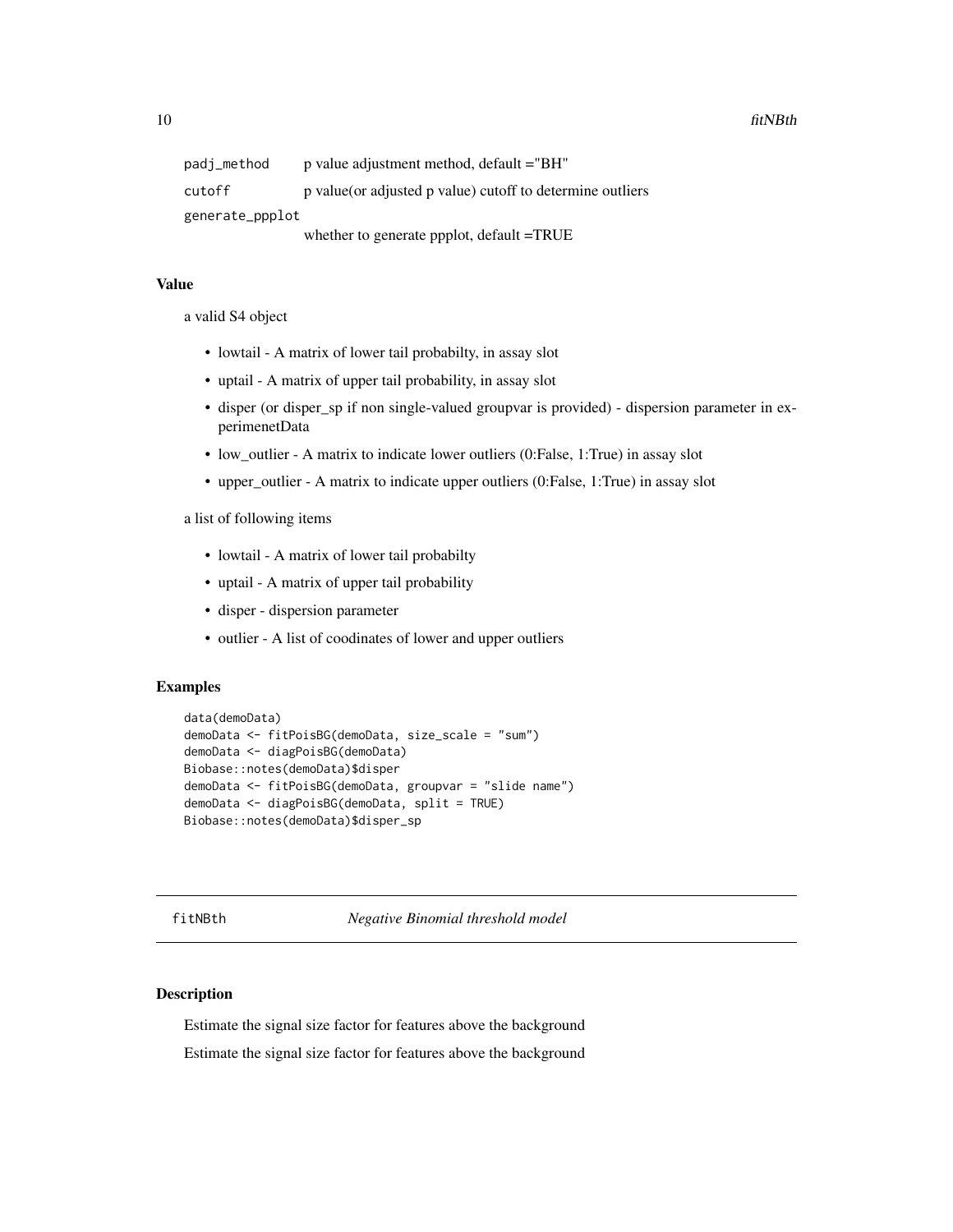#### fitNBth 11

# Usage

```
fitNBth(object, ...)
## S4 method for signature 'NanoStringGeoMxSet'
fitNBth(
  object,
  split = TRUE,
  features_high = NULL,
  sizefact_BG = NULL,
  sizefact_start = sizefact_BG,
  size\_scale = c("sum", "first"),threshold_start = NULL,
  threshold_fix = FALSE,
  tol = 1e-07,iterations = 8,
  start_para = c(threshold_start, 0.5),
  lower_sizefact = 0,
  lower_threshold = threshold_start/5
)
## S4 method for signature 'matrix'
fitNBth(
  object,
  features_high,
 probenum,
  sizefact_BG,
  sizefact_start = sizefact_BG,
  size\_scale = c("sum", "first"),threshold_start,
  threshold_fix = FALSE,
  tol = 1e-07,iterations = 8,
  start_para = c(threshold_start, 1),
  lower_sizefact = 0,
  lower_threshold = threshold_start/5
\lambda
```

| object        | count matrix with features in rows and samples in columns                                                     |
|---------------|---------------------------------------------------------------------------------------------------------------|
| $\ddots$      | additional argument list that might be used                                                                   |
| split         | indicator variable on whether it is for multiple slides (Yes, TRUE; No, FALSE)                                |
| features_high | subset of features which are well above the background                                                        |
| sizefact_BG   | size factors for the background                                                                               |
|               | sizefact_start initial value for size factors                                                                 |
| size_scale    | method to scale the sizefact, sum(sizefact)=1 when size_scale="sum", sizefact[1]=1<br>when size_scale="first" |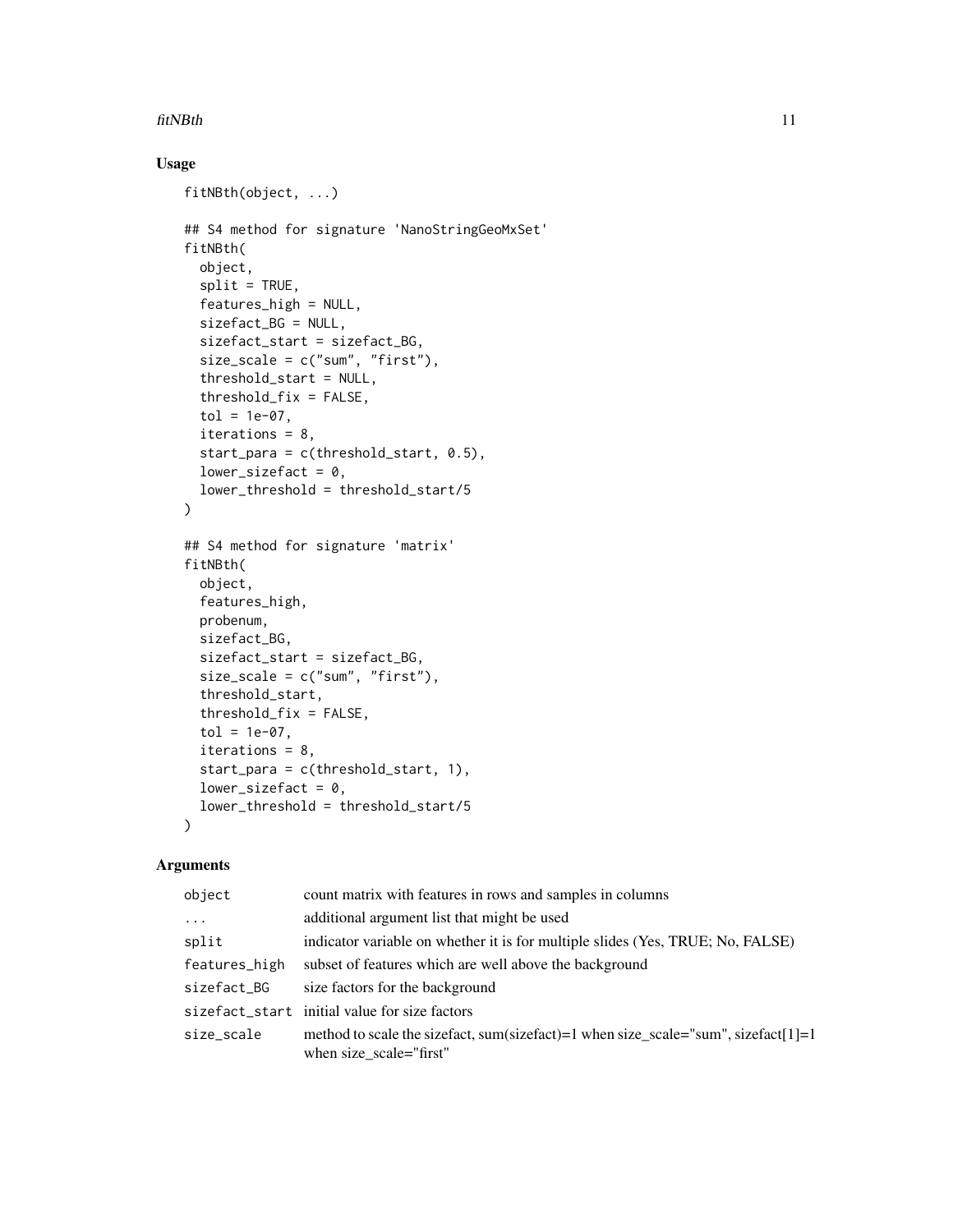| threshold_start |                                                                         |
|-----------------|-------------------------------------------------------------------------|
|                 | initial value for threshold                                             |
| threshold_fix   | whether to fix the threshold, default=FALSE                             |
| tol             | tolerance to determine convergence, default=1e-3                        |
| iterations      | maximum iterations to be run, default=5                                 |
| start_para      | starting values for parameter estimation, default=c(threshold_start, 1) |
|                 | lower_sizefact lower limit for sizefact, default=0                      |
| lower_threshold |                                                                         |
|                 | lower limit for threshold                                               |
| probenum        | a vector of numbers of probes in each gene                              |

#### Value

a valid GeoMx S4 object

- para $0 = "NA"$ , in experimentData
- para, estimated parameters, "signal" "r" in rows and features in columns, in featureData
- sizefact, estimated size factor, in phenoData
- preci $1 = "NA"$ , in experimentData
- $conv0 = "NA", in experimentData$
- conv = "NA", in experimentData
- Im = "NA", in experimentData
- features\_high, a vector of indicators, in featureData (0: No; 1: Yes; NA: not included in features\_high)
- features\_all = "NA", in experimentData
- threshold, estimated threshold, when threshold\_fix, equals to threshold\_start, in experiment-Data

a list of following items, some items are place holders = NA

- para $0 = NA$ ,
- para, estimated parameters, "signal" "r" in rows and features in columns
- sizefact, estimated size factor
- preci $1 = NA$
- $conv0 = NA$
- $conv = NA$
- $Im = NA$
- features\_high = features\_high
- features\_all = NA
- threshold, estimated threshold, when threshold\_fix, equals to threshold\_start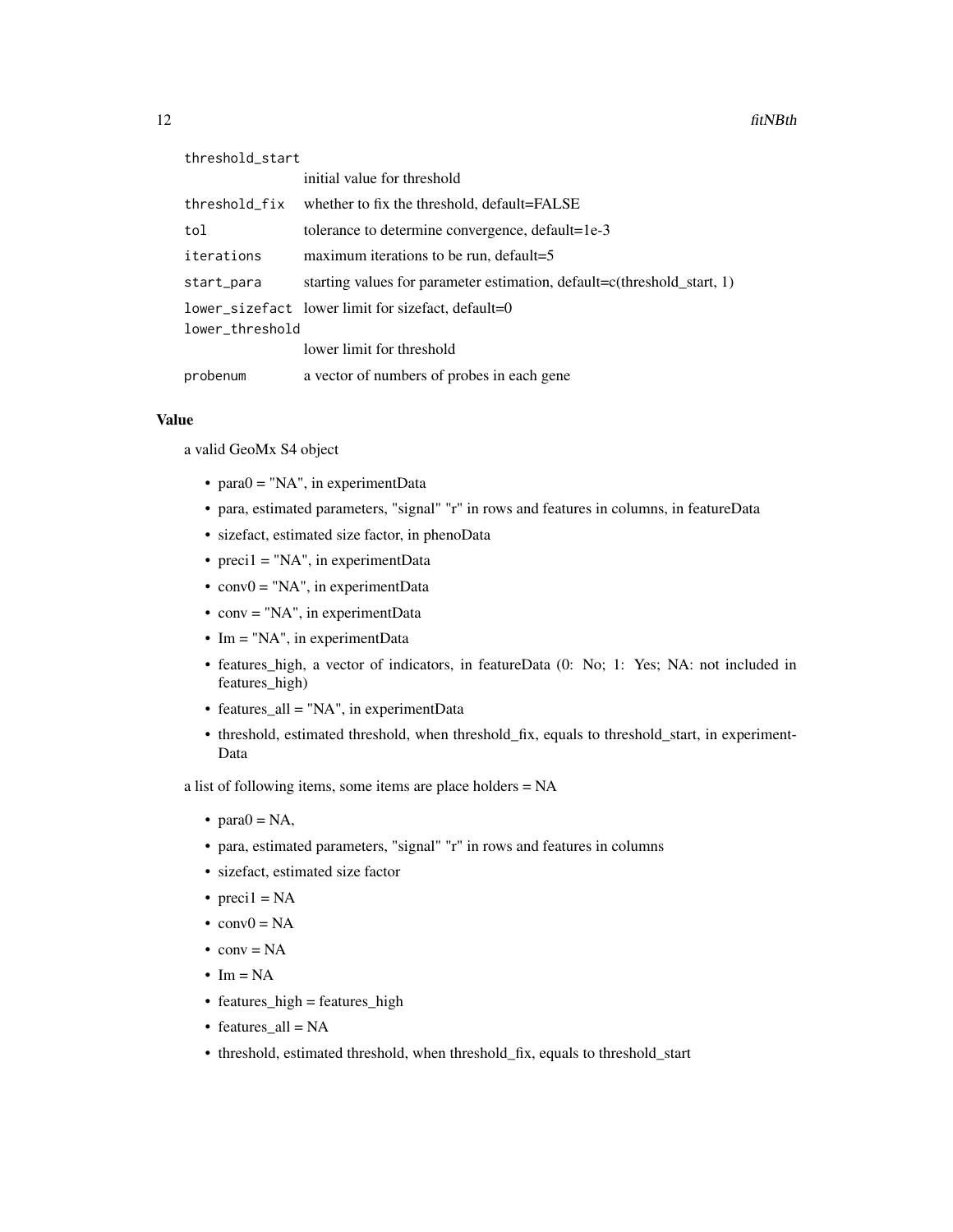#### <span id="page-12-0"></span>fitNBthDE 13

#### Examples

```
library(Biobase)
library(dplyr)
data(demoData)
demoData <- fitPoisBG(demoData, size_scale = "sum")
demoData <- aggreprobe(demoData, use = "cor")
demoData <- BGScoreTest(demoData)
thmean <- 1 * mean(fData(demoData)$featfact, na.rm = TRUE)
demo_pos <- demoData[which(!fData(demoData)$CodeClass == "Negative"), ]
demo_neg <- demoData[which(fData(demoData)$CodeClass == "Negative"), ]
sc1_scores <- fData(demo_pos)[, "scores"]
names(sc1_scores) <- fData(demo_pos)[, "TargetName"]
features_high <- ((sc1_scores > quantile(sc1_scores, probs = 0.4)) &
   (sc1_scores < quantile(sc1_scores, probs = 0.95))) |>
   which() |>
   names()
set.seed(123)
features_high <- sample(features_high, 100)
demoData <- fitNBth(demoData,
                    features_high = features_high,
                    sizefact_BG = demo_neg$sizefact,
                    threshold_start = thmean,
                    iterations = 5,
                    start_para = c(200, 1),
                    lower_sizefact = 0,
                    lower_threshold = 100,
                    tol = 1e-8
```
fitNBthDE *Negative Binomial threshold model for differential expression analysis*

#### **Description**

fitNBthDE(object, ...)

Negative Binomial threshold model for differential expression analysis Negative Binomial threshold model for differential expression analysis

#### Usage

```
## S4 method for signature 'NanoStringGeoMxSet'
fitNBthDE(
  object,
  form,
  split,
  ROIs_high = NULL,
  features_high = NULL,
```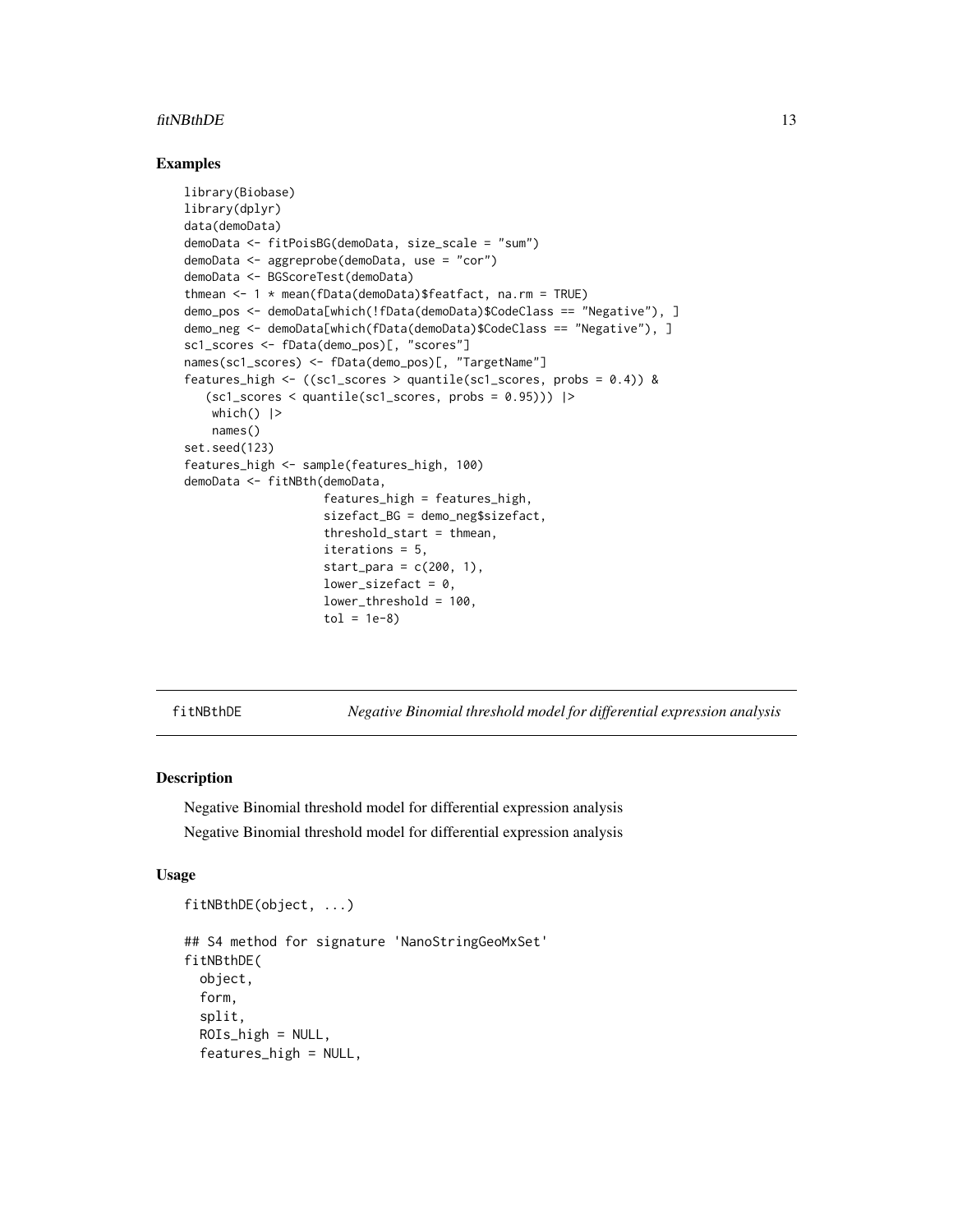```
features_all = NULL,
  sizefact_start = NULL,
  sizefact_BG = NULL,
  threshold_mean = NULL,
  preci2 = 10000,lower_threshold = 0.01,
  prior_type = c("contrast", "equal"),
  sizefactrec = TRUE,
  size_scale = c("sum", "first"),
  sizescalebythreshold = FALSE,
  iterations = 2,
  covrob = FALSE,precision = 1/25,
 cutoff = 10,
 confac = 1)
## S4 method for signature 'matrix'
fitNBthDE(
  form,
  annot,
  object,
  probenum,
  features_high,
  features_all,
  sizefact_start,
  sizefact_BG,
  threshold_mean,
  preci2 = 10000,lower_{threshold} = 0.01,prior_type = c("contrast", "equal"),
  sizefactrec = TRUE,
  size_scale = c("sum", "first"),
  sizescalebythreshold = FALSE,
  iterations = 2,
  covrob = FALSE,
 precifcon = <math>1/25</math>,cutoff = 10,
  confac = 1\mathcal{L}
```

| object              | count matrix with features in rows and samples in columns                      |
|---------------------|--------------------------------------------------------------------------------|
| $\cdot \cdot \cdot$ | additional argument list that might be used                                    |
| form                | model formula                                                                  |
| split               | indicator variable on whether it is for multiple slides (Yes, TRUE; No, FALSE) |
| ROIs_high           | ROIs with high expressions defined based on featfact and featfact              |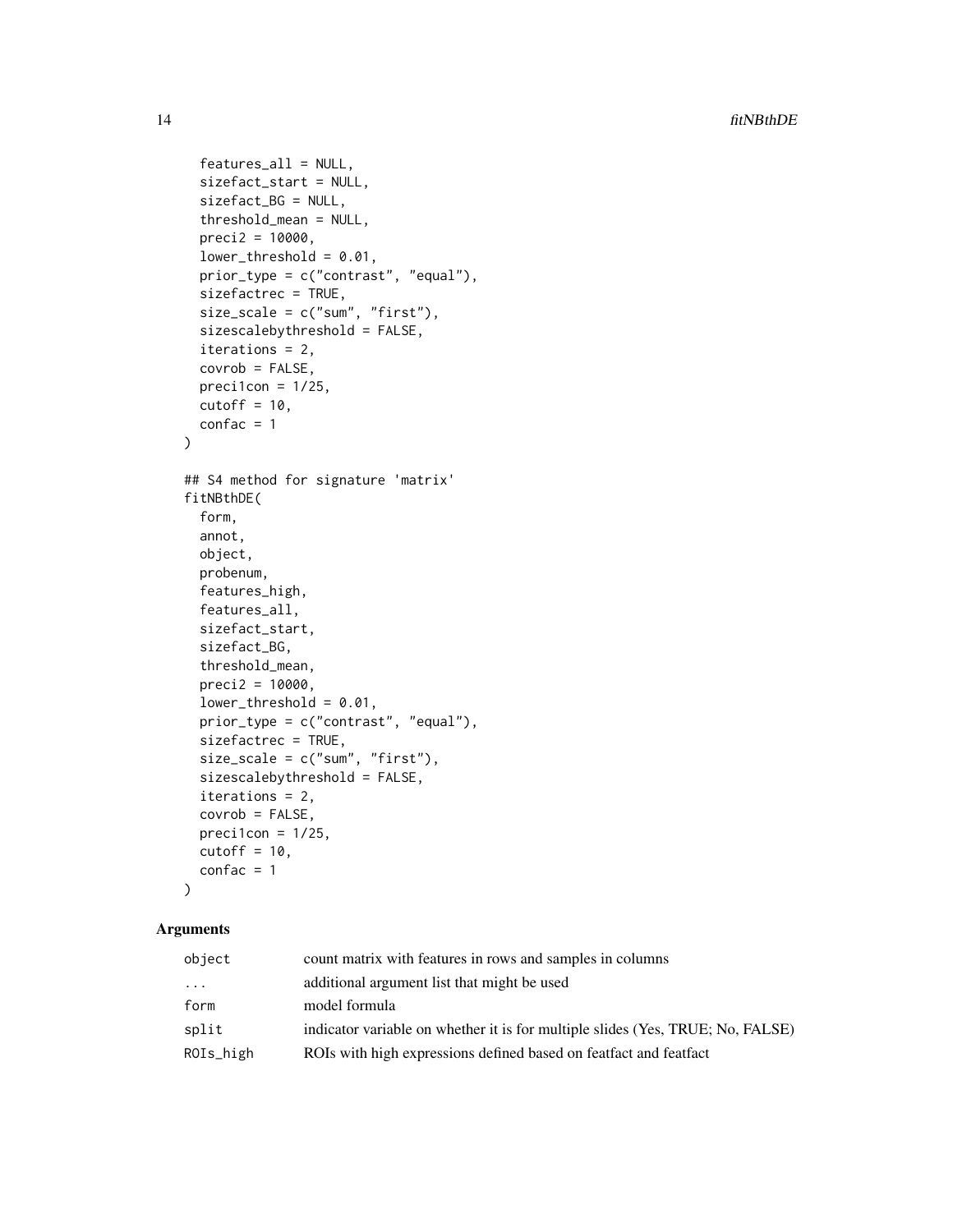#### fitNBthDE 15

| features_high        | subset of features which are well above the background                                                                                                                                                        |
|----------------------|---------------------------------------------------------------------------------------------------------------------------------------------------------------------------------------------------------------|
| features_all         | full list of features                                                                                                                                                                                         |
|                      | sizefact_start initial value for size factors                                                                                                                                                                 |
| sizefact_BG          | size factor for background                                                                                                                                                                                    |
| threshold_mean       | average threshold level                                                                                                                                                                                       |
| preci2               | precision for the background, default=10000                                                                                                                                                                   |
| lower_threshold      |                                                                                                                                                                                                               |
|                      | lower limit for the threshold, default=0.01                                                                                                                                                                   |
| prior_type           | empirical bayes prior type, choose from c("contrast", "equal")                                                                                                                                                |
| sizefactrec          | whether to recalculate sizefact, default=TRUE                                                                                                                                                                 |
| size_scale           | method to scale the sizefact, sum(sizefact)=1 when size_scale="sum", sizefact[1]=1<br>when size_scale="first"                                                                                                 |
| sizescalebythreshold |                                                                                                                                                                                                               |
|                      | XXXX, default = FALSE                                                                                                                                                                                         |
| iterations           | how many iterations need to run to get final results, default=2, the first iteration<br>apply the model only on features_high and construct the prior then refit the<br>model using this prior for all genes. |
| covrob               | whether to use robust covariance in calculating covariance. default=FALSE                                                                                                                                     |
| preci1con            | The user input constant term in specifying precision matrix 1, default= $1/25$                                                                                                                                |
| cutoff               | term in calculating precision matrix 1, default=10                                                                                                                                                            |
| confac               | The user input factor for contrast in precision matrix 1, default=1                                                                                                                                           |
| annot                | annotations files with variables in the formula                                                                                                                                                               |
| probenum             | a vector of numbers of probes in each gene, $default = rep(1, NROW(object))$                                                                                                                                  |

#### Value

a list of

- X, design matrix
- para0, estimated parameters for the first iteration, including regression coefficients, r and threshold in rows and features in columns
- para, estimated parameters, including regression coefficients, r and threshold in rows and features in columns
- sizefact, estimated sizefact
- sizefact0, estimated sizefact in iter=1
- preci1, precision matrix for regression coefficients estimated in iter=1
- Im0, Information matrix of parameters in iter=1
- Im, Information matrix of parameters in iter=2
- conv0, vector of convergence for iter=1, 0 converged, 1 not converged
- conv, vector of convergence for iter=2, 0 converged, 1 not converged
- features\_high, same as the input features\_high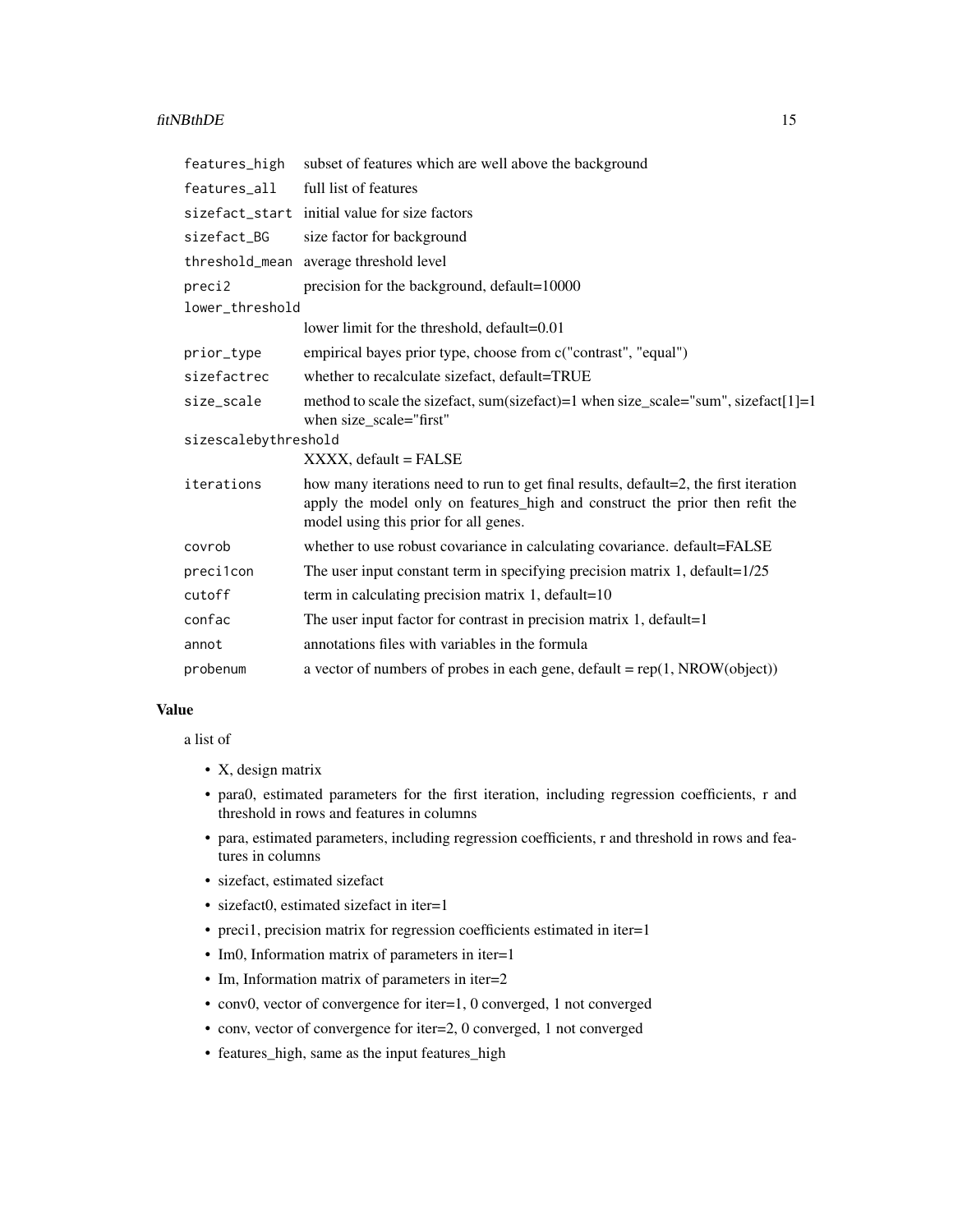• features\_all, same as the input features\_all

a list of

- X, design matrix
- para0, estimated parameters for the first iteration, including regression coefficients, r and threshold in rows and features in columns
- para, estimated parameters, including regression coefficients, r and threshold in rows and features in columns
- sizefact, estimated sizefact
- sizefact0, estimated sizefact in iter=1
- precil, precision matrix for regression coefficients estimated in iter=1
- Im0, Information matrix of parameters in iter=1
- Im, Information matrix of parameters in iter=2
- conv0, vector of convergence for iter=1, 0 converged, 1 not converged
- conv, vector of convergence for iter=2, 0 converged, 1 not converged
- features\_high, same as the input features\_high
- features\_all, same as the input features\_all

#### Examples

```
library(Biobase)
library(dplyr)
data(demoData)
demoData <- demoData[, c(1:5, 33:37)]
demoData <- fitPoisBG(demoData, size_scale = "sum")
demoData <- aggreprobe(demoData, use = "cor")
demoData <- BGScoreTest(demoData)
demoData$slidename <- substr(demoData[["slide name"]], 12, 17)
thmean <- 1 * mean(fData(demoData)$featfact, na.rm = TRUE)
demo_pos <- demoData[which(!fData(demoData)$CodeClass == "Negative"), ]
demo_neg <- demoData[which(fData(demoData)$CodeClass == "Negative"), ]
sc1_scores <- fData(demo_pos)[, "scores"]
names(sc1_scores) <- fData(demo_pos)[, "TargetName"]
features_high <- ((sc1_scores > quantile(sc1_scores, probs = 0.4)) &
   (sc1_scores < quantile(sc1_scores, probs = 0.95))) |>
   which() |>names()
set.seed(123)
demoData <- fitNBth(demoData,
                    features_high = features_high,
                    sizefact_BG = demo_neg$sizefact,
                    threshold_start = thmean,
                    iterations = 5,
                    start_para = c(200, 1),
                    lower_sizefact = 0,
                    lower_threshold = 100,
                    tol = 1e-8
```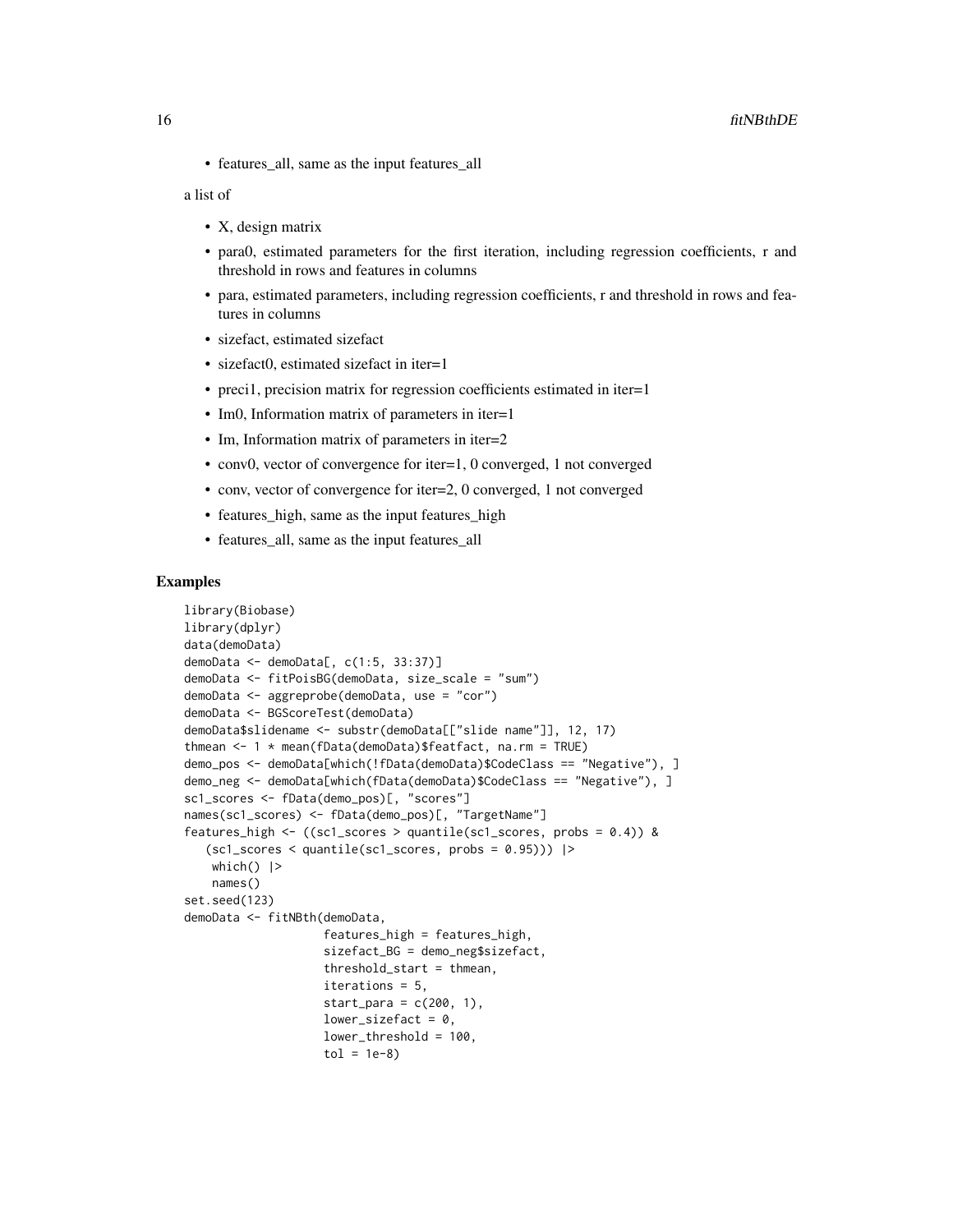#### <span id="page-16-0"></span>fitNBthmDE 17

```
ROIs_high <- sampleNames(demoData)[which(demoData$sizefact_fitNBth * thmean > 2)]
features_all <- rownames(demo_pos)
pData(demoData)$group <- c(rep(1, 5), rep(2, 5))
NBthDEmod1 <- fitNBthDE(
    form = \simgroup,
   split = FALSE,
   object = demoData,
   ROIs_high = ROIs_high,
    features_high = features_high,
    features_all = features_all,
    sizefact_start = demoData[, ROIs_high][["sizefact_fitNBth"]],
    sizefact_BG = demoData[, ROIs_high][["sizefact"]],
    preci2 = 10000,
   prior_type = "contrast",
   covrob = FALSE,
   precision = 1/25,
    sizescalebythreshold = TRUE
\mathcal{L}
```
fitNBthmDE *Negative Binomial threshold mixed model for differential expression analysis*

#### Description

Negative Binomial threshold mixed model for differential expression analysis Negative Binomial threshold mixed model for differential expression analysis

# Usage

```
fitNBthmDE(object, ...)
## S4 method for signature 'NanoStringGeoMxSet'
fitNBthmDE(
  object,
  form,
  split,
  ROIs_high = NULL,
  features_all = NULL,
  sizefact = NULL,
  sizefact_BG = NULL,
  preci1,
  threshold_mean = NULL,
  preci2 = 10000,
```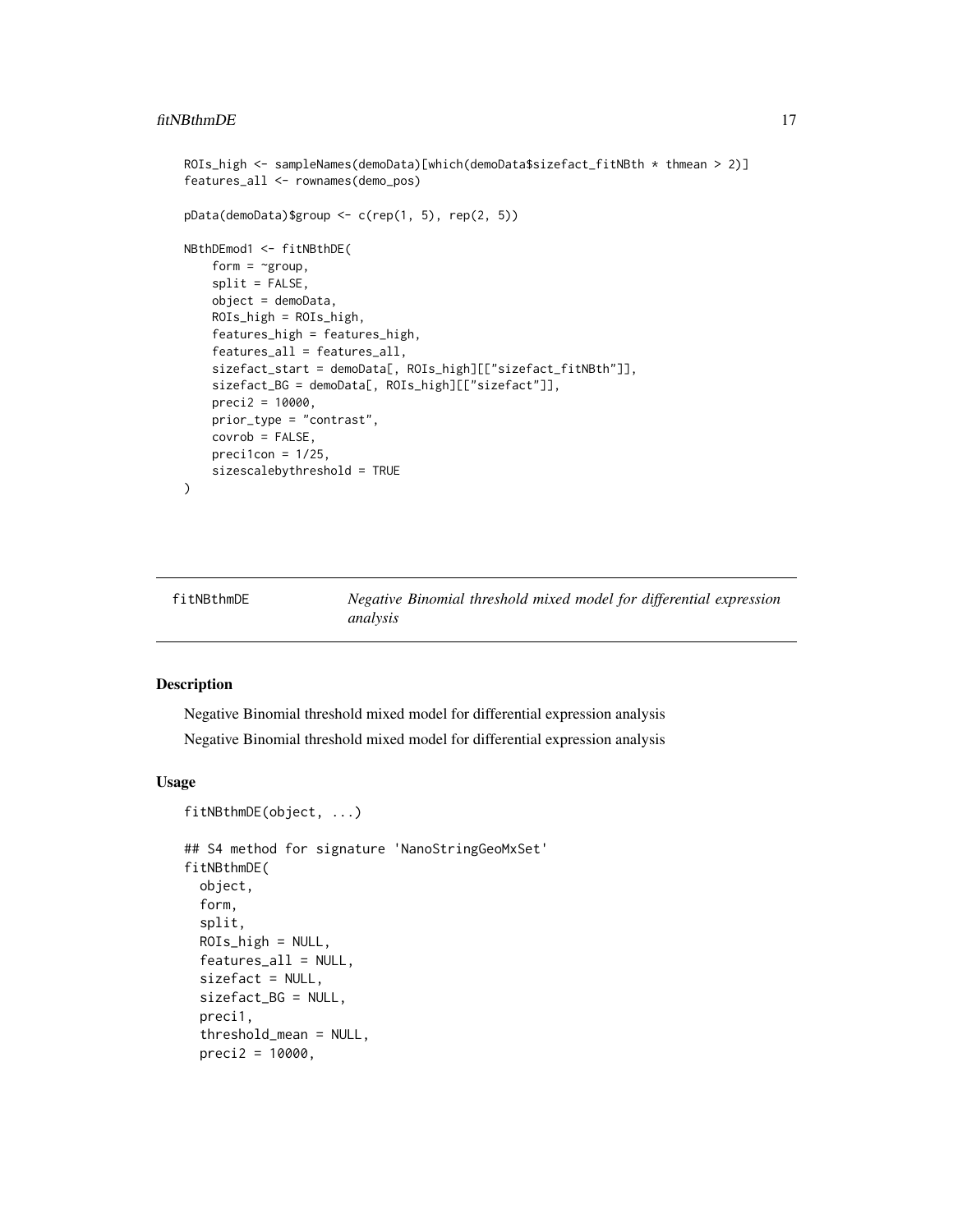```
sizescalebythreshold = TRUE,
 controlRandom = list()
\mathcal{L}## S4 method for signature 'matrix'
fitNBthmDE(
  form,
  annot,
 object,
 probenum = rep(1, NROW(object)),
  features_all,
  sizefact,
  sizefact_BG,
 preci1,
  threshold_mean = NULL,
  preci2 = 10000,sizescalebythreshold = TRUE,
  controlRandom = list()
\mathcal{L}
```
# Arguments

| object               | count matrix with features in rows and samples in columns                      |  |
|----------------------|--------------------------------------------------------------------------------|--|
| $\ddots$             | additional argument list that might be used                                    |  |
| form                 | model formula                                                                  |  |
| split                | indicator variable on whether it is for multiple slides (Yes, TRUE; No, FALSE) |  |
| ROIs_high            | ROIs with high expressions defined based on featfact and featfact              |  |
| features_all         | vector of all features to be run                                               |  |
| sizefact             | size factor                                                                    |  |
| sizefact_BG          | size factor for background                                                     |  |
| preci1               | precision matrix for regression coefficients                                   |  |
|                      | threshold_mean average background level                                        |  |
| preci2               | precision for the background, default=10000                                    |  |
| sizescalebythreshold |                                                                                |  |
|                      | whether to scale the size factor, default=TRUE                                 |  |
| controlRandom        | list of random effect control parameters                                       |  |
| annot                | annotations files with variables in the formula                                |  |
| probenum             | a vector of numbers of probes in each gene, $default = rep(1, NROW(object))$   |  |

### Value

a list with parameter estimation #'

- X, design matrix for fixed effect
- Z, design matrix for random effect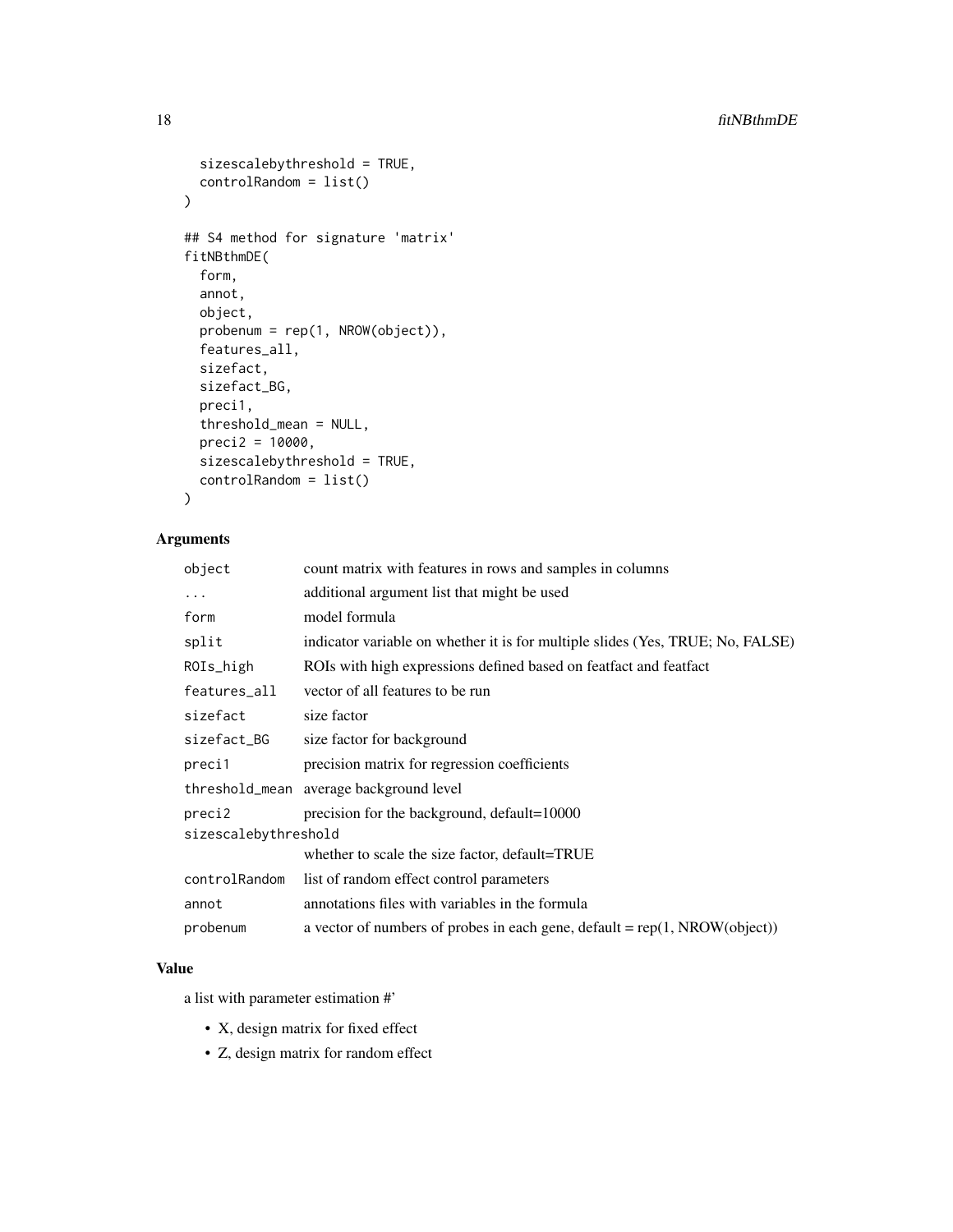#### fitNBthmDE 19

- rt, random effect terms
- para0, =NA
- para, estimated parameters, including regression coefficients, r and threshold in rows and features in columns
- sizefact, same as input sizefact
- sizefact0, NA
- preci1, input precision matrix for regression coefficients
- $\cdot$  Im<sub>0</sub>, N<sub>A</sub>
- Im, Information matrix of parameters
- conv0, NA
- conv, vector of convergence, 0 converged, 1 not converged
- features\_high, NA
- features\_all, same as the input features\_all
- theta, list of estimated random effect parameters
- MAP random effect

a list with parameter estimation #'

- X, design matrix for fixed effect
- Z, design matrix for random effect
- rt, random effect terms
- para0,  $=NA$
- para, estimated parameters, including regression coefficients, r and threshold in rows and features in columns
- sizefact, same as input sizefact
- sizefact0, NA
- preci1, input precision matrix for regression coefficients
- Im0, NA
- Im, Information matrix of parameters
- conv0, NA
- conv, vector of convergence, 0 converged, 1 not converged
- features\_high, NA
- features\_all, same as the input features\_all
- theta, list of estimated random effect parameters(for relative covariance matrix)
- varcov, list of estimated variance covariance parameter estimation
- MAP random effect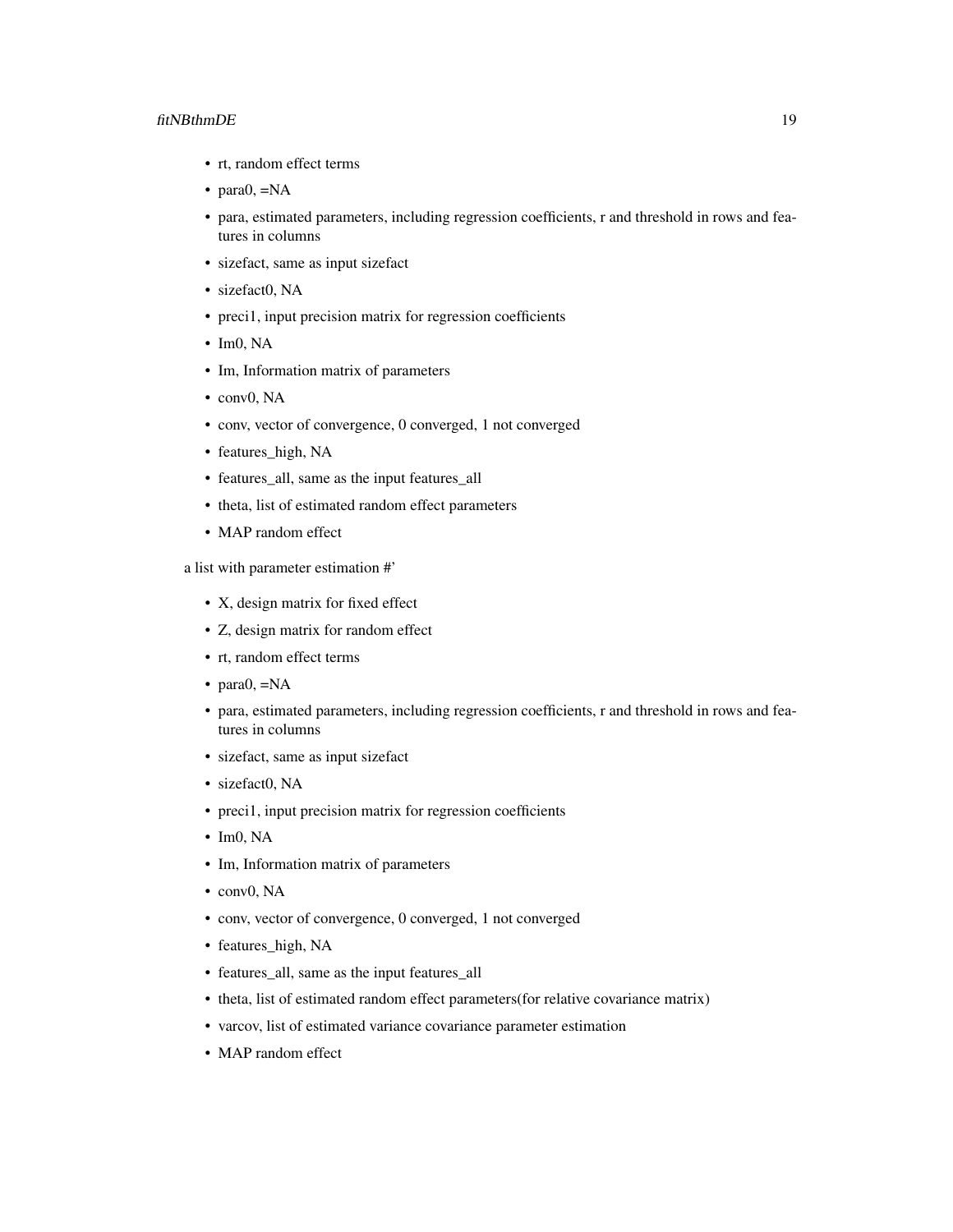#### Examples

```
library(Biobase)
library(dplyr)
data(demoData)
demoData <- demoData[, c(1:5, 33:37)]
demoData <- fitPoisBG(demoData, size_scale = "sum")
demoData <- aggreprobe(demoData, use = "cor")
demoData <- BGScoreTest(demoData)
demoData$slidename <- substr(demoData[["slide name"]], 12, 17)
thmean <- 1 * mean(fData(demoData)$featfact, na.rm = TRUE)
demo_pos <- demoData[which(!fData(demoData)$CodeClass == "Negative"), ]
demo_neg <- demoData[which(fData(demoData)$CodeClass == "Negative"), ]
sc1_scores <- fData(demo_pos)[, "scores"]
names(sc1_scores) <- fData(demo_pos)[, "TargetName"]
features_high \leq ((sc1_scores > quantile(sc1_scores, probs = 0.4)) &
   (sc1_scores < quantile(sc1_scores, probs = 0.95))) |>
    which() |>
   names()
set.seed(123)
demoData <- fitNBth(demoData,
                    features_high = features_high,
                    sizefact_BG = demo_neg$sizefact,
                    threshold_start = thmean,
                    iterations = 5,
                    start_para = c(200, 1),
                    lower_sizefact = 0,
                    lower_threshold = 100,
                    tol = 1e-8ROIs_high <- sampleNames(demoData)[which(demoData$sizefact_fitNBth * thmean > 2)]
features_all <- rownames(demo_pos)
pData(demoData)$group <- c(rep(1, 5), rep(2, 5))
NBthDEmod2 <- fitNBthDE(form = ~group,
                     split = FALSE,object = demoData,
                     ROIs_high = ROIs_high,
                     features_high = features_high,
                     features_all = features_all,
                     sizefact_start = demoData[, ROIs_high][['sizefact_fitNBth']],
                     sizefact_BG = demoData[, ROIs_high][['sizefact']],
                     threshold_mean = notes(demoData)[["threshold"]],
                     preci2=10000,
                     prior_type="contrast",
                     covrob=FALSE,
                     preci1con=1/25,
                     sizescalebythreshold=TRUE)
set.seed(123)
NBthmDEmod1 <- fitNBthmDE(
    form = \sim group + (1 | `slide name`),
```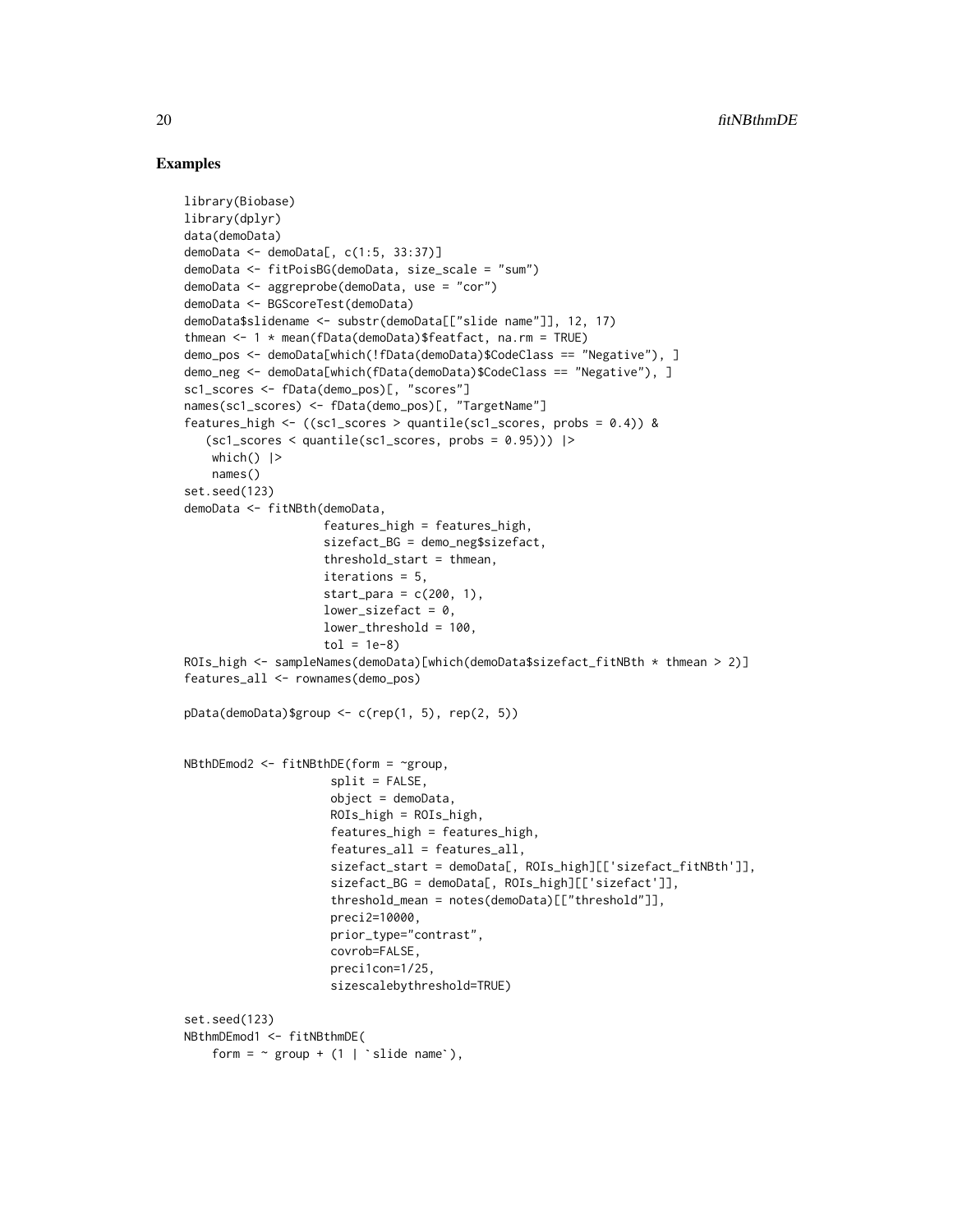#### <span id="page-20-0"></span>fitPoisBG 21

```
split = FALSE,
object = demoData,
ROIs_high = ROIs_high,
features\_all = features\_all[1:5],sizefact = demoData[, ROIs_high][["sizefact_fitNBth"]],
sizefact_BG = demoData[, ROIs_high][["sizefact"]],
preci1=NBthDEmod2$preci1,
threshold_mean = thmean,
preci2=10000,
sizescale = TRUE,
controlRandom=list(nu=12, nmh_e=400, thin_e=60))
```

| fitPoisBG | Estimate Poisson background model for either single slide or multiple |
|-----------|-----------------------------------------------------------------------|
|           | slides                                                                |

### Description

Estimate Poisson background model for either single slide or multiple slides Estimate Poisson background model:

#### Usage

```
fitPoisBG(object, ...)
## S4 method for signature 'NanoStringGeoMxSet'
fitPoisBG(
 object,
 groupvar = NULL,
 iterations = 10,
  tol = 0.001,size_scale = c("sum", "first"),...
\mathcal{L}## S4 method for signature 'matrix'
fitPoisBG(object, iterations = 10, tol = 0.001, size_scale = c("sum", "first"))
```

| object     | count matrix with features in rows and samples in columns                                                     |
|------------|---------------------------------------------------------------------------------------------------------------|
| $\ddots$   | additional argument list that might be used                                                                   |
| groupvar   | the group variable name for slide                                                                             |
| iterations | maximum iterations to be run, default=10                                                                      |
| tol        | tolerance to determine convergence, default $= 1e-3$                                                          |
| size_scale | method to scale the sizefact, sum(sizefact)=1 when size_scale="sum", sizefact[1]=1<br>when size scale="first" |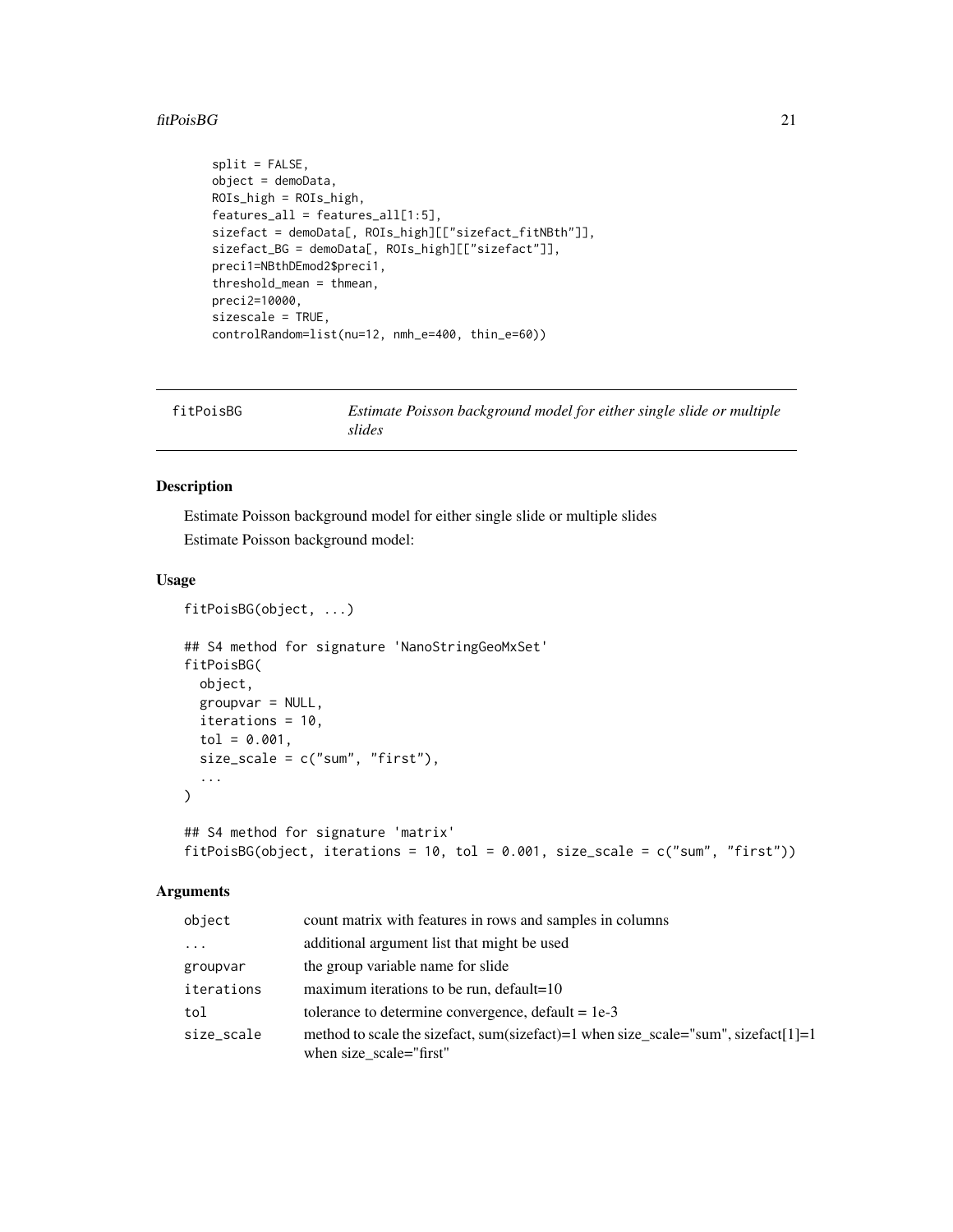#### <span id="page-21-0"></span>Value

a valid GeoMx S4 object if split is FALSE

- sizefact estimated size factor in phenoData
- featfact estimated feature factor in featureData

a valid GeoMx S4 object if split is TRUE,

- sizefact estimated size factor in phenoData
- featfact XX estimated feature factor vector, column name (denoted as XX) the same as the slide id, in featureData for each unique slide
- fitPoisBG\_sp\_var the column name for slide, in experimentData

a list of following items

- sizefact estimated size factor
- featfact estimated feature factor
- countmat the input count matrix

#### Examples

```
data(demoData)
demoData <- fitPoisBG(demoData, size_scale = "sum")
data(demoData)
demoData <- fitPoisBG(demoData, groupvar = "slide name", size_scale = "sum")
```
fitPoisBG\_sp *Estimate Poisson background model for multiple slides*

# Description

Estimate Poisson background model for multiple slides:

# Usage

```
fitPoisBG_sp(object, ...)
## S4 method for signature 'matrix'
fitPoisBG_sp(
  object,
  id,
  iterations = 10,
 tol = 0.001,size_scale = c("sum", "first")
)
```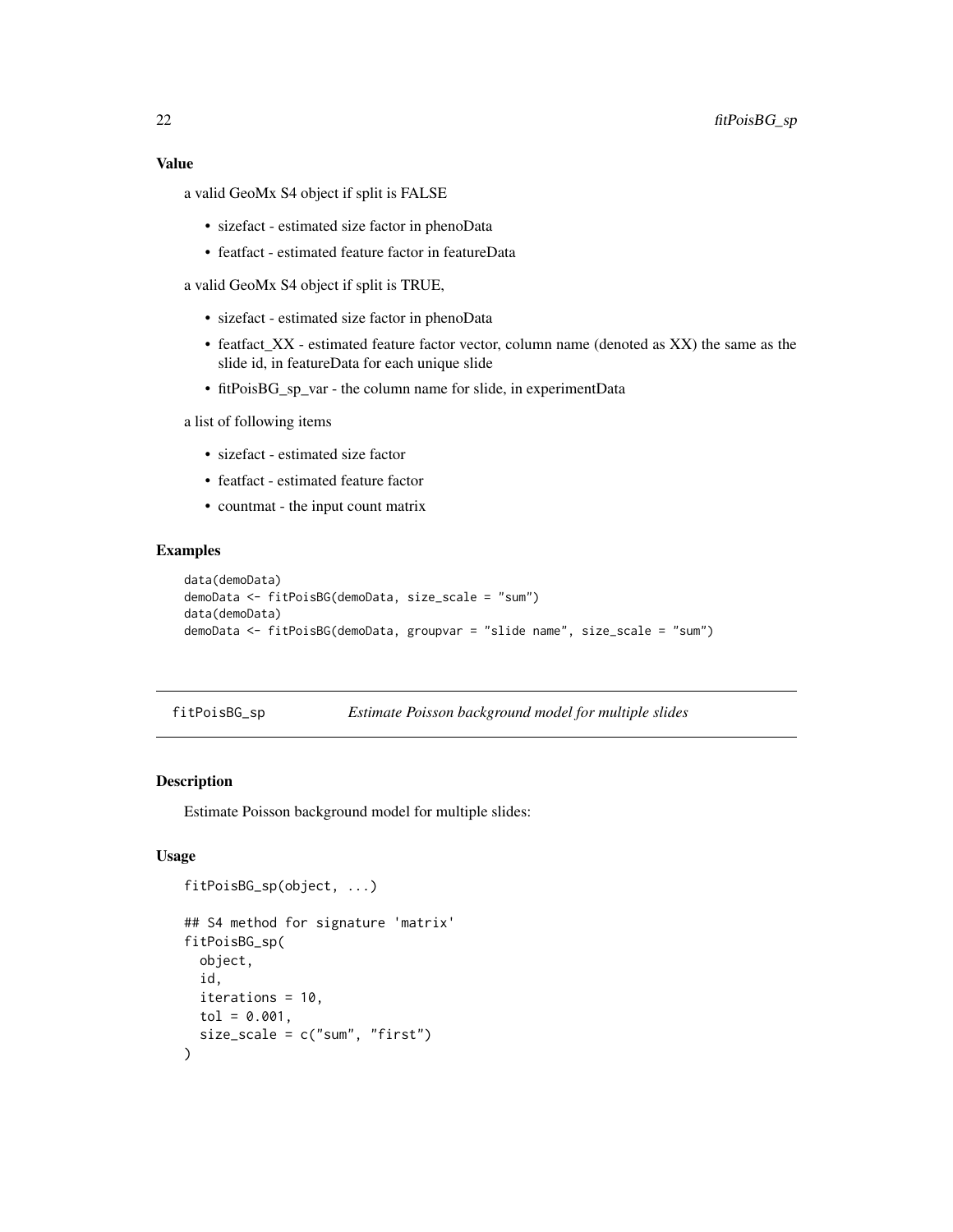#### <span id="page-22-0"></span>fitPoisthNorm 23

#### Arguments

| object     | count matrix with features in rows and samples in columns                                                     |
|------------|---------------------------------------------------------------------------------------------------------------|
| $\cdots$   | additional argument list that might be used                                                                   |
| id         | character vector same size as sample size representing slide names of each sam-<br>ple                        |
| iterations | maximum iterations to be run, default=10                                                                      |
| tol        | tolerance to determine convergence, default $= 1e-3$                                                          |
| size_scale | method to scale the sizefact, sum(sizefact)=1 when size scale="sum", sizefact[1]=1<br>when size scale="first" |

#### Value

a list of following items

- sizefact estimated size factor
- featfact estimated feature factor matrix, column names the same as the slide id
- countmat the input count matrix
- id the input id

fitPoisthNorm *Poisson threshold model based normalization-log2 transformation for single slide or for multiple slides*

# Description

Poisson threshold model based normalization-log2 transformation for single slide or for multiple slides

#### Usage

```
fitPoisthNorm(object, ...)
```

```
## S4 method for signature 'NanoStringGeoMxSet'
fitPoisthNorm(
  object,
  split = FALSE,
 ROIs_high = NULL,
  features_high = NULL,
  features_all = NULL,sizefact_start = NULL,
  sizefact_BG = NULL,
  threshold_mean = NULL,
  preci2 = 10000,
  iterations = 2,
```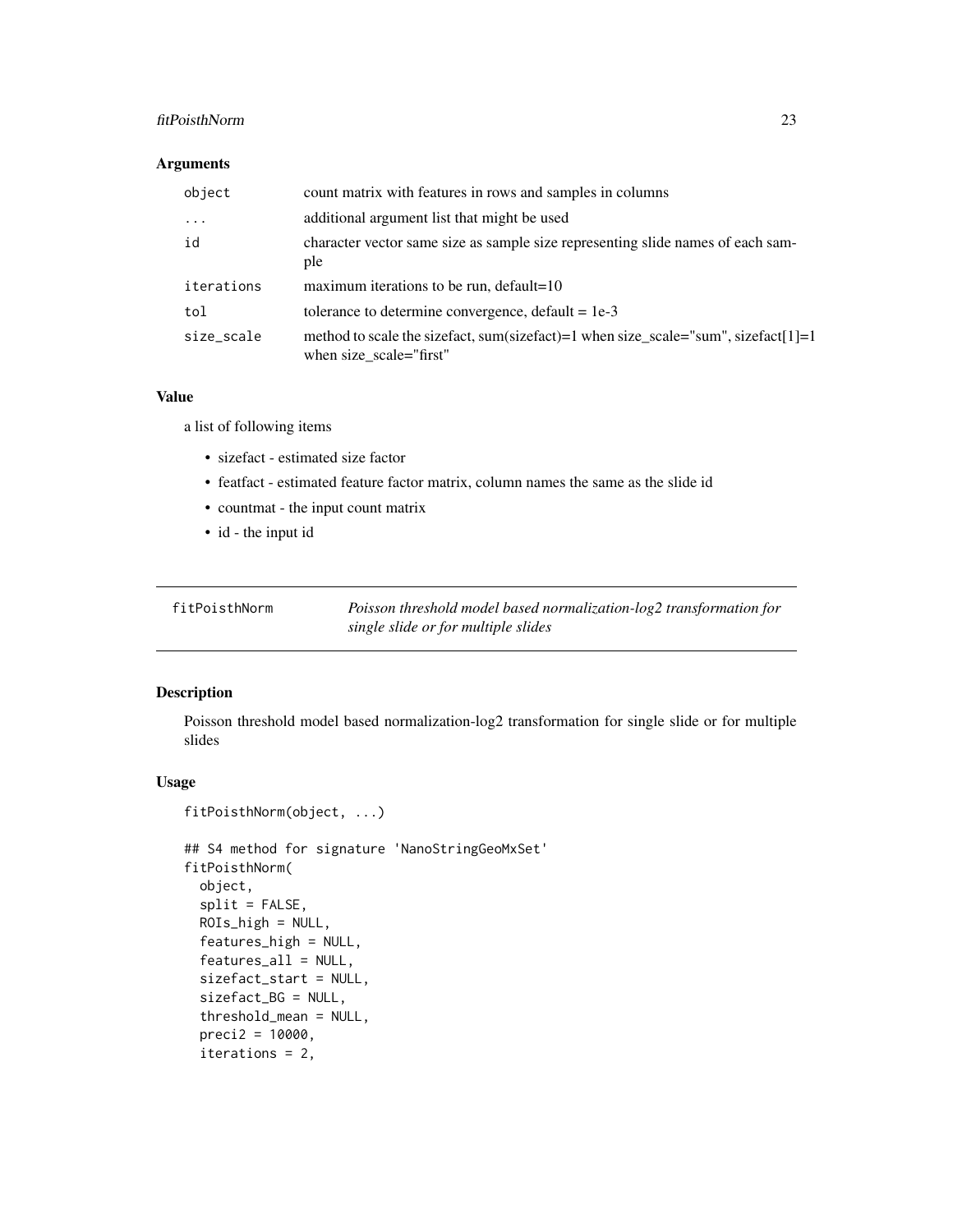```
prior_type = c("contrast", "equal"),
 sizefactrec = TRUE,
 size\_scale = c("sum", "first"),sizescalebythreshold = FALSE,
  covrob = FALSE,precision = 1/25,
 cutoff = 15,
 confac = 1,
 calhes = FALSE
)
## S4 method for signature 'matrix'
fitPoisthNorm(
 object,
 probenum = rep(1, NROW(object)),
  features_high,
 features_all,
 sizefact_start,
 sizefact_BG,
  threshold_mean,
 preci2 = 10000,
 iterations = 2,
 prior_type = c("contrast", "equal"),
 sizefactrec = TRUE,
 size\_scale = c("sum", "first"),sizescalebythreshold = FALSE,
 covrob = FALSE,precision = 1/25,
 cutoff = 15,
 confac = 1,
 calhes = FALSE
```
 $\mathcal{L}$ 

| object        | count matrix with features in rows and samples in columns                      |
|---------------|--------------------------------------------------------------------------------|
| .             | additional argument list that might be used                                    |
| split         | indicator variable on whether it is for multiple slides (Yes, TRUE; No, FALSE) |
| ROIs_high     | ROIs with high expressions defined based on featfact and featfact              |
| features_high | subset of features which are well above the background                         |
| features_all  | full feature vector to apply the normalization on                              |
|               | sizefact start initial value for size factors                                  |
| sizefact_BG   | size factor for background                                                     |
|               | threshold_mean average threshold level                                         |
| preci2        | precision for threshold, default=10000                                         |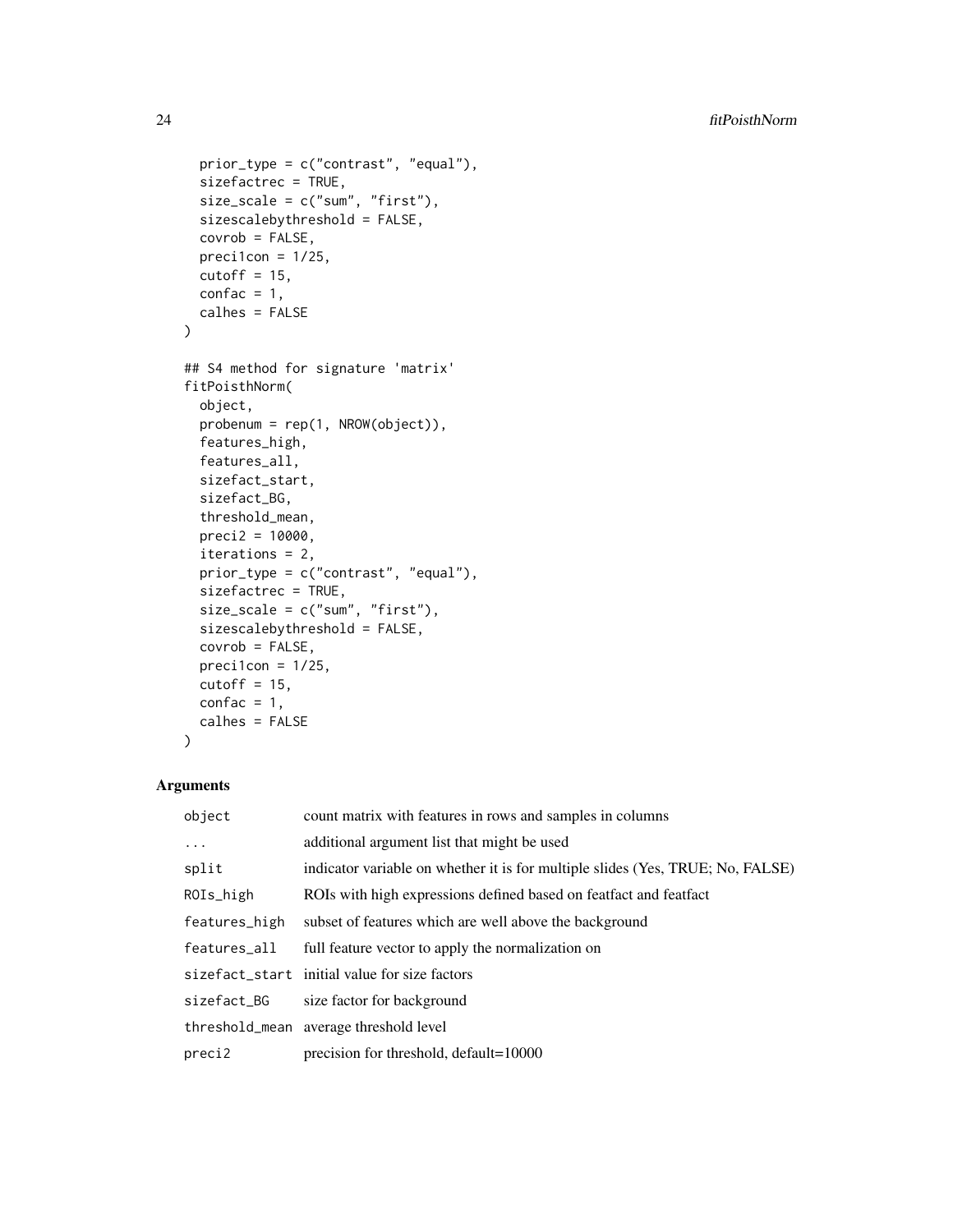fitPoisthNorm 25

| iterations           | iteration number, default=2, the first iteration using the features_high to con-<br>struct the prior for parameters then refit the model on all features. precision<br>matrix for threshold: preci2 |  |
|----------------------|-----------------------------------------------------------------------------------------------------------------------------------------------------------------------------------------------------|--|
| prior_type           | prior type for precil, "equal" or "contrast", default="contrast"                                                                                                                                    |  |
| sizefactrec          | XXXX, default = TRUE                                                                                                                                                                                |  |
| size_scale           | method to scale the sizefact, sum(sizefact)=1 when size_scale="sum", sizefact[1]=1<br>when size_scale="first"                                                                                       |  |
| sizescalebythreshold |                                                                                                                                                                                                     |  |
|                      | $XXXX$ , default = FALSE                                                                                                                                                                            |  |
| covrob               | whether to use robust covariance in calculating the prior precision matrix 1,<br>$default = FALSE$                                                                                                  |  |
| preci1con            | The user input constant term in specifying precision matrix 1, default= $1/25$                                                                                                                      |  |
| cutoff               | term in calculating precision matrix 1, default=15                                                                                                                                                  |  |
| confac               | The user input factor for contrast in precision matrix 1, default=1                                                                                                                                 |  |
| calhes               | The user input whether to calculate hessian: calhes, default=FALSE                                                                                                                                  |  |
| probenum             | a vector of numbers of probes in each gene                                                                                                                                                          |  |

#### Value

if split is FALSE, a valid GeoMx S4 object including the following items

- para0\_norm, matrix of estimated parameters for iter=1, features in columns and parameters(log2 expression, threshold) in rows, in featureData.
- para\_norm, matrix of estimated parameters for iter=2, features in columns and parameters(log2 expression, threshold) in rows, in featureData.
- normmat0, matrix of log2 expression for iter=1, features in columns and log2 expression in rows, in assay slot.
- normmat, matrix of log2 expression for iter=2, features in columns and log2 expression in rows, in assay lot.
- sizefact\_norm, estimated sizefact, in phenoData.
- sizefact0\_norm, estimated sizefact in iter=1, in phenoData.
- preci1, precision matrix 1, in experimentData.
- conv0, vector of convergence for iter=1, 0 converged, 1 not converged, in featureData
- conv, vector of convergence for iter=2, 0 converged, 1 not converged, in featureData
- features\_high, same as the input features\_high, in featureData
- features all, same as the input features all, in featureData

if split is TRUE, a valid GeoMx S4 object with the following items appended.

- threshold0, matrix of estimated threshold for iter=1, features in columns and threshold for different slides in rows, in featureData.
- threshold, matrix of estimated threshold for iter=2, features in columns and threshold for different slides in rows, in featureData.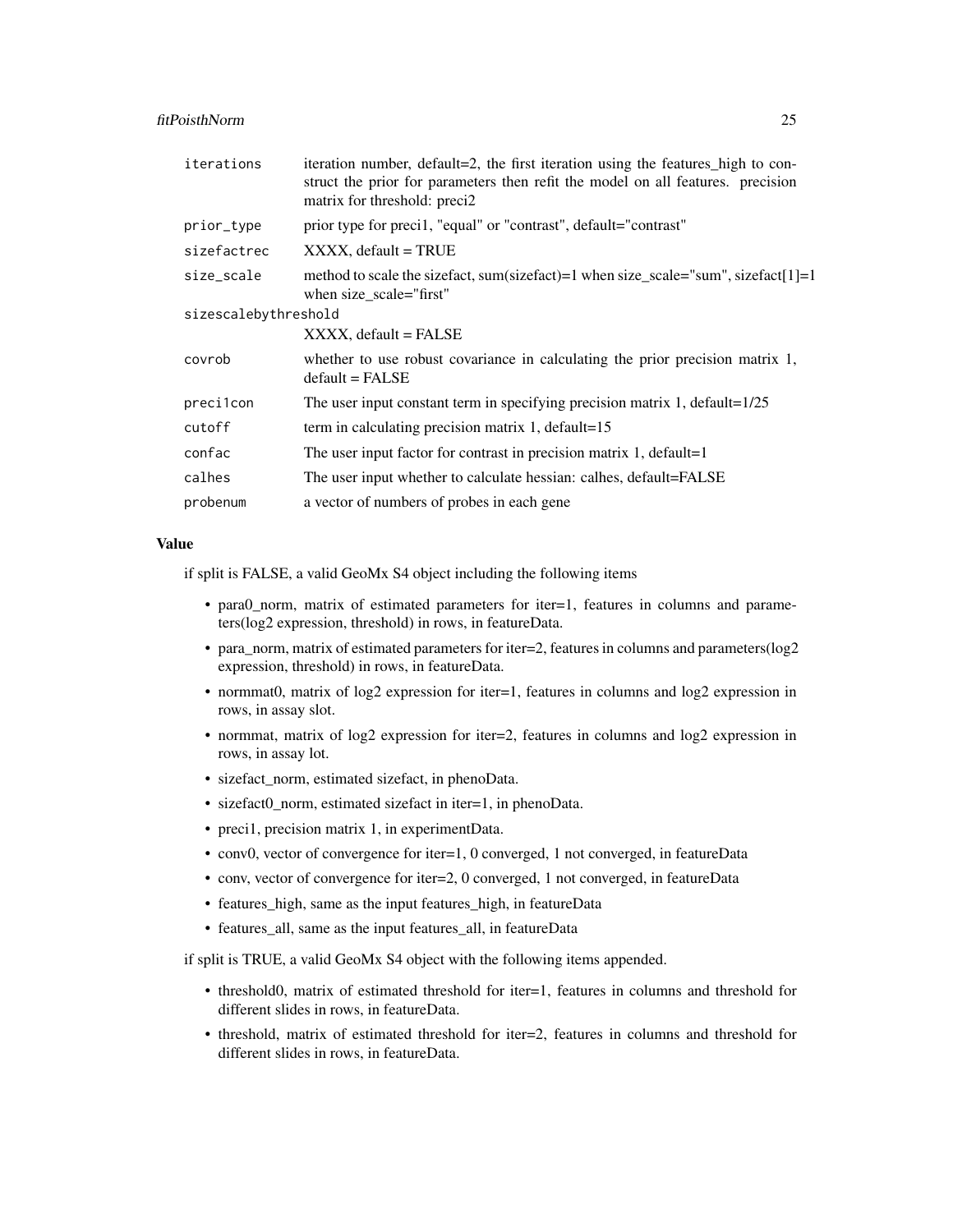- normmat0\_sp, matrix of log2 expression for iter=1, features in columns and log2 expression in rows, in assay slot.
- normmat\_sp, matrix of log2 expression for iter=2, features in columns and log2 expression in rows, in assay slot.
- sizefact\_norm\_sp, estimated sizefact, in phenoData
- sizefact0\_norm\_sp, estimated sizefact in iter=1, in phenoData
- preci1, precision matrix 1, in experimentData
- conv0\_sp\_XX, vector of convergence for each unique slide value for iter=1, 0 converged, 1 not converged, in featureData for each unique slide.
- conv\_sp\_XX, vector of convergence for each unique slide value for iter=2, 0 converged, 1 not converged, in featureData for each unique slide.
- features\_high\_sp, same as the input features\_high, in featureData.
- features\_all\_sp, same as the input features\_all, in featureData.

a list of following items

- para0, matrix of estimated parameters for iter=1, features in columns and parameters( $log2$ expression, threshold) in rows.
- para, matrix of estimated parameters for iter=2, features in columns and parameters(log2 expression, threshold) in rows.
- normmat0, matrix of log2 expression for iter=1, features in columns and log2 expression in rows.
- normmat, matrix of log2 expression for iter=2, features in columns and log2 expression in rows.
- sizefact, estimated sizefact
- sizefact0, estimated sizefact in iter=1
- preci1, precision matrix 1
- Im0, Information matrix of parameters in iter=1
- Im, Information matrix of parameters in iter=2
- conv0, vector of convergence for iter=1, 0 converged, 1 not converged
- conv, vector of convergence for iter=2, 0 converged, 1 not converged
- features high, same as the input features high
- features\_all, same as the input features\_all

#### Examples

```
library(Biobase)
library(dplyr)
data(demoData)
demoData <- fitPoisBG(demoData, size_scale = "sum")
demoData <- aggreprobe(demoData, use = "cor")
demoData <- BGScoreTest(demoData)
thmean <- 1 * mean(fData(demoData)$featfact, na.rm = TRUE)
demo_pos <- demoData[which(!fData(demoData)$CodeClass == "Negative"), ]
```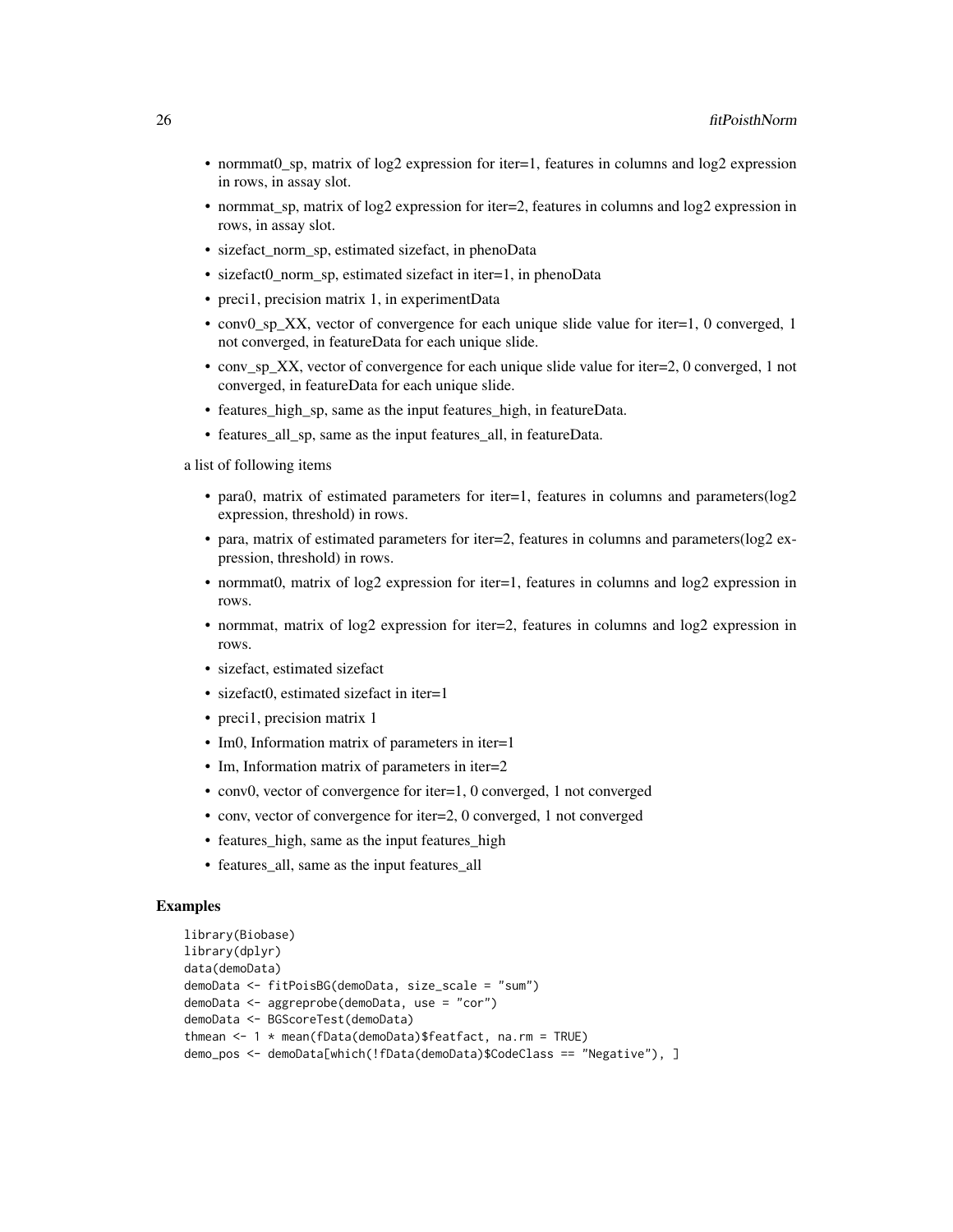```
demo_neg <- demoData[which(fData(demoData)$CodeClass == "Negative"), ]
sc1_scores <- fData(demo_pos)[, "scores"]
names(sc1_scores) <- fData(demo_pos)[, "TargetName"]
features_high <- ((sc1_scores > quantile(sc1_scores, probs = 0.4)) &
   (sc1_scores < quantile(sc1_scores, probs = 0.95))) |>
   which() |>names()
set.seed(123)
features_high <- sample(features_high, 100)
demoData <- fitNBth(demoData,
                    features_high = features_high,
                    sizefact_BG = demo_neg$sizefact,
                    threshold_start = thmean,
                    iterations = 5,
                    start_para = c(200, 1),
                    lower\_sizefact = 0,lower_threshold = 100,
                    tol = 1e-8ROIs_high <- sampleNames(demoData)[which((quantile(fData(demoData)[["para"]][, 1],
                                                   probs = 0.90, na.rm = TRUE) -
         notes(demoData)[["threshold"]]) * demoData$sizefact_fitNBth > 2)]
features_all <- rownames(demo_pos)
thmean <- mean(fData(demo_neg)[["featfact"]])
demoData <- fitPoisthNorm(
   object = demoData,
    split = FALSE,
   ROIs_high = ROIs_high,
   features_high = features_high,
   features_all = features_all,
   sizefact_start = demoData[, ROIs_high][["sizefact_fitNBth"]],
   sizefact_BG = demoData[, ROIs_high][["sizefact"]],
   threshold_mean = thmean,
   preci2 = 10000,
   prior_type = "contrast",
   covrob = FALSE,
   preci1con = 1 / 25
\lambda
```

| fitPoisthNorm_sp | Poisson threshold model based normalization-log2 transformation for |
|------------------|---------------------------------------------------------------------|
|                  | <i>multiple slides</i>                                              |

#### **Description**

Poisson threshold model based normalization-log2 transformation for multiple slides

#### Usage

fitPoisthNorm\_sp(object, ...)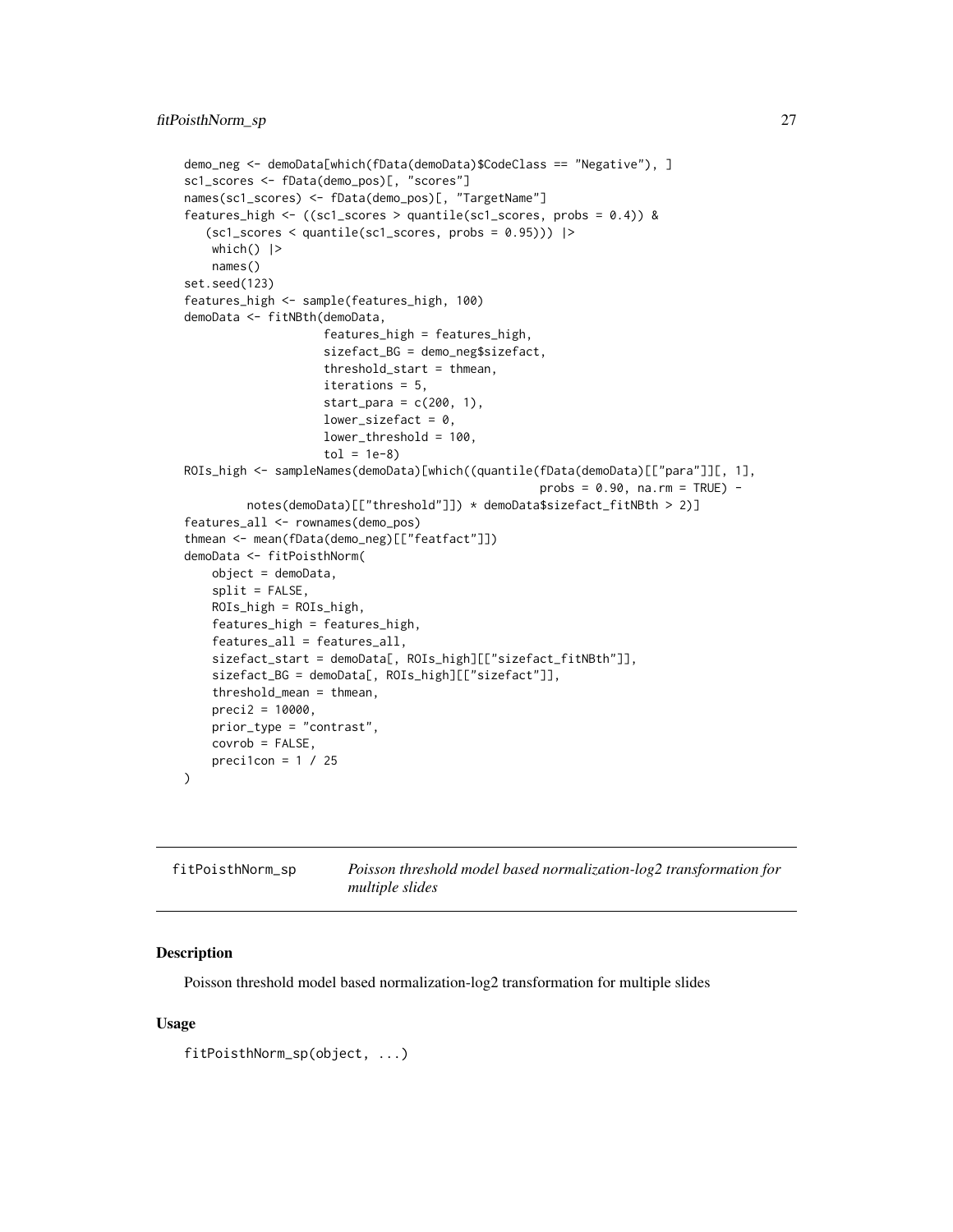```
## S4 method for signature 'matrix'
fitPoisthNorm_sp(
 object,
 probenum,
 features_high,
 features_all = colnames(object),
 sizefact_start,
 sizefact_BG,
 threshold_mean,
 preci2 = 10000,
 id,
 iterations = 2,
 prior_type = c("contrast", "equal"),
 sizefactrec = TRUE,
 size_scale = c("sum", "first"),
 sizescalebythreshold = FALSE,
 covrob = FALSE,
 precision = 1/25,
 cutoff = 15,
 confac = 1)
```

| object               | count matrix with features in rows and samples in columns                                                                                                                                           |
|----------------------|-----------------------------------------------------------------------------------------------------------------------------------------------------------------------------------------------------|
| $\ddotsc$            | additional argument list that might be used                                                                                                                                                         |
| probenum             | a vector of numbers of probes in each gene                                                                                                                                                          |
| features_high        | subset of features which are well above the background                                                                                                                                              |
| features_all         | full feature vector to apply the normalization on                                                                                                                                                   |
|                      | sizefact_start initial value for size factors                                                                                                                                                       |
| sizefact_BG          | size factor for background                                                                                                                                                                          |
|                      | threshold_mean average threshold level                                                                                                                                                              |
| preci2               | precision for threshold, default=10000                                                                                                                                                              |
| id                   | character vector of slide name of each sample                                                                                                                                                       |
| iterations           | iteration number, default=2, the first iteration using the features_high to con-<br>struct the prior for parameters then refit the model on all features. precision<br>matrix for threshold: preci2 |
| prior_type           | prior type for preci1, "equal" or "contrast", default="contrast"                                                                                                                                    |
| sizefactrec          | $XXXX$ , default = TRUE                                                                                                                                                                             |
| size_scale           | method to scale the sizefact, sum(sizefact)=1 when size_scale="sum", sizefact[1]=1<br>when size_scale="first"                                                                                       |
| sizescalebythreshold |                                                                                                                                                                                                     |
|                      | $XXXX$ , default = FALSE                                                                                                                                                                            |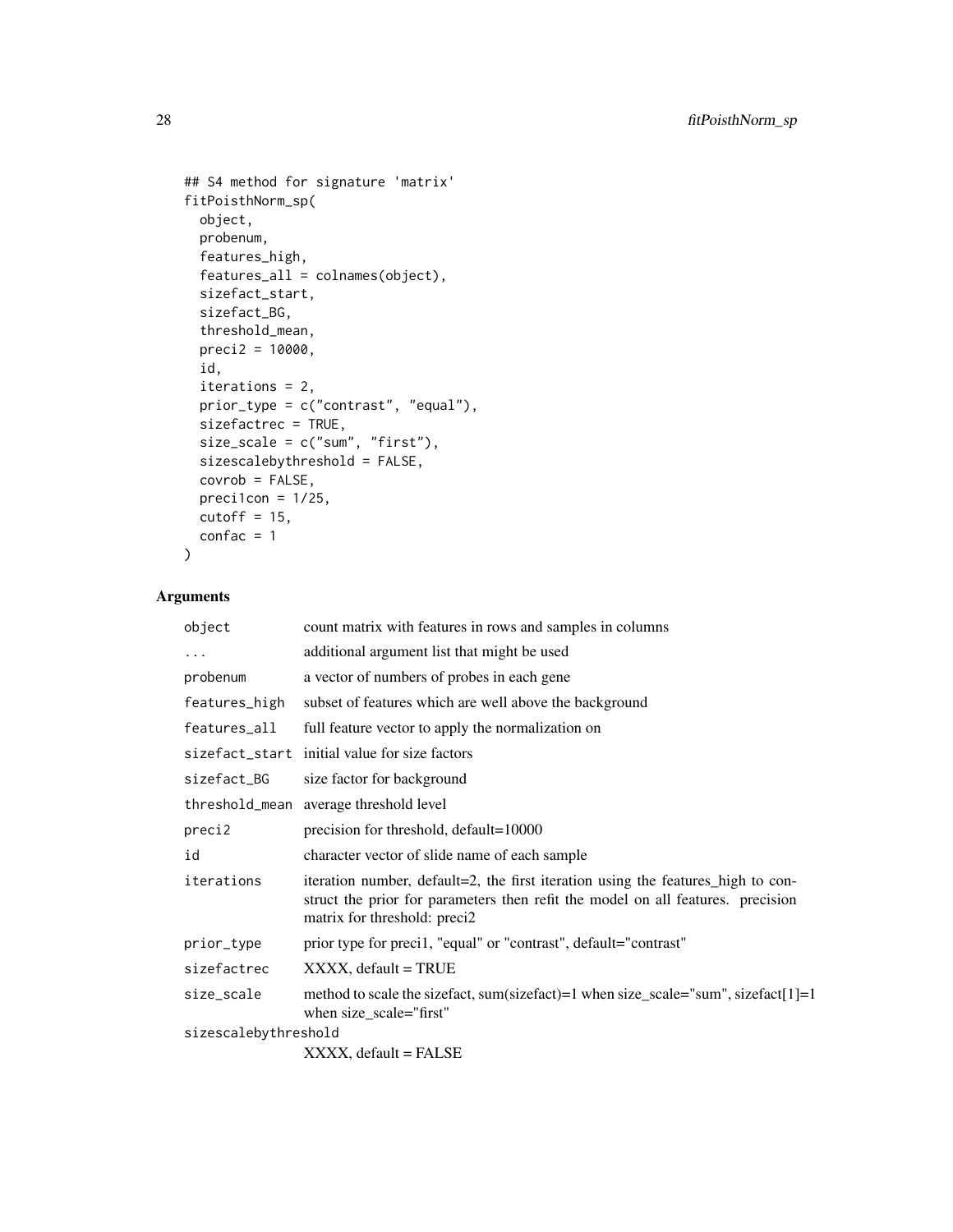#### <span id="page-28-0"></span>kidney 29

| covrob    | whether to use robust covariance in calculating the prior precision matrix 1,<br>$default = FALSE$ |
|-----------|----------------------------------------------------------------------------------------------------|
| precilcon | The user input constant term in specifying precision matrix 1, default=1/25                        |
| cutoff    | term in calculating precision matrix 1, default=15                                                 |
| confac    | The user input factor for contrast in precision matrix 1, default=1                                |

#### Value

a list of following items

- threshold0, matrix of estimated threshold for iter=1, features in columns and threshold for different slides in rows.
- threshold, matrix of estimated threshold for iter=2, features in columns and threshold for different slides in rows.
- normmat0, matrix of log2 expression for iter=1, features in columns and log2 expression in rows.
- normmat, matrix of log2 expression for iter=2, features in columns and log2 expression in rows.
- sizefact, estimated sizefact
- sizefact0, estimated sizefact in iter=1
- preci1, precision matrix 1
- Im0, Information matrix in iter=1
- Im, Information matrix in iter=2
- conv0, vector of convergence for iter=1, 0 converged, 1 not converged
- conv, vector of convergence for iter=2, 0 converged, 1 not converged
- features\_high, same as the input features\_high
- features\_all, same as the input features\_all

kidney *A demo dataset for GeoMx Human Whole Transcriptome Atlas (WTA) panel*

# Description

A demo dataset contains 276 ROIs and 18642 features

#### Usage

```
data(kidney)
```
#### Format

A NanoStringGeoMxSet S4 object with 18642 features and 276 samples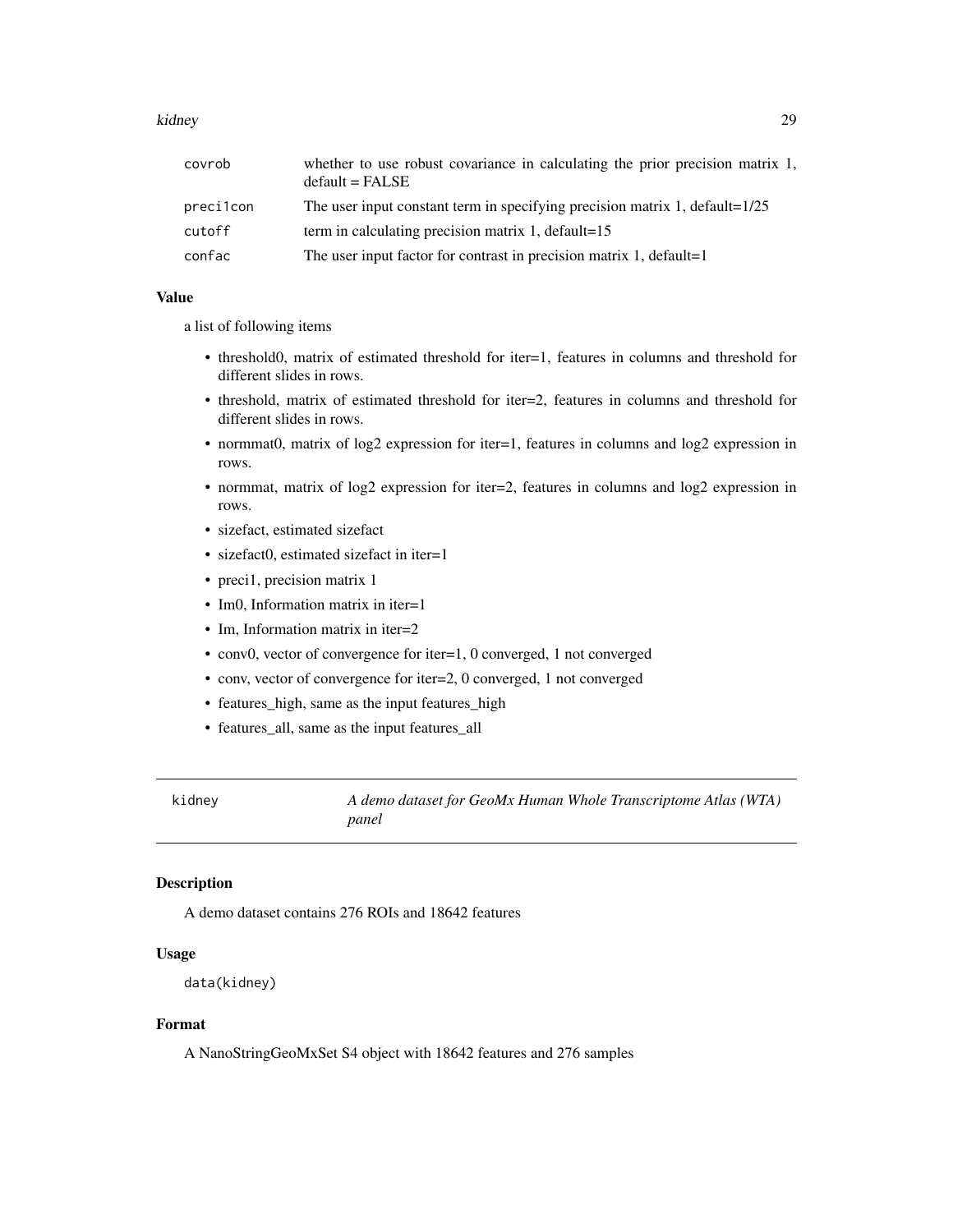# <span id="page-29-0"></span>Examples

data(kidney)

NBthDEmod2 *A demo example output list returned by function fitNBthDE*

# Description

A list used to demonstrate the function coefNBth

# Usage

data(NBthDEmod2)

# Format

A list

# Examples

data(NBthDEmod2)

NBthmDEmod2 *A demo example output list returned by function fitNBthmDE*

# Description

A list used to demonstrate the function coefNBth

#### Usage

data(NBthmDEmod2)

#### Format

A list

# Examples

data(NBthmDEmod2)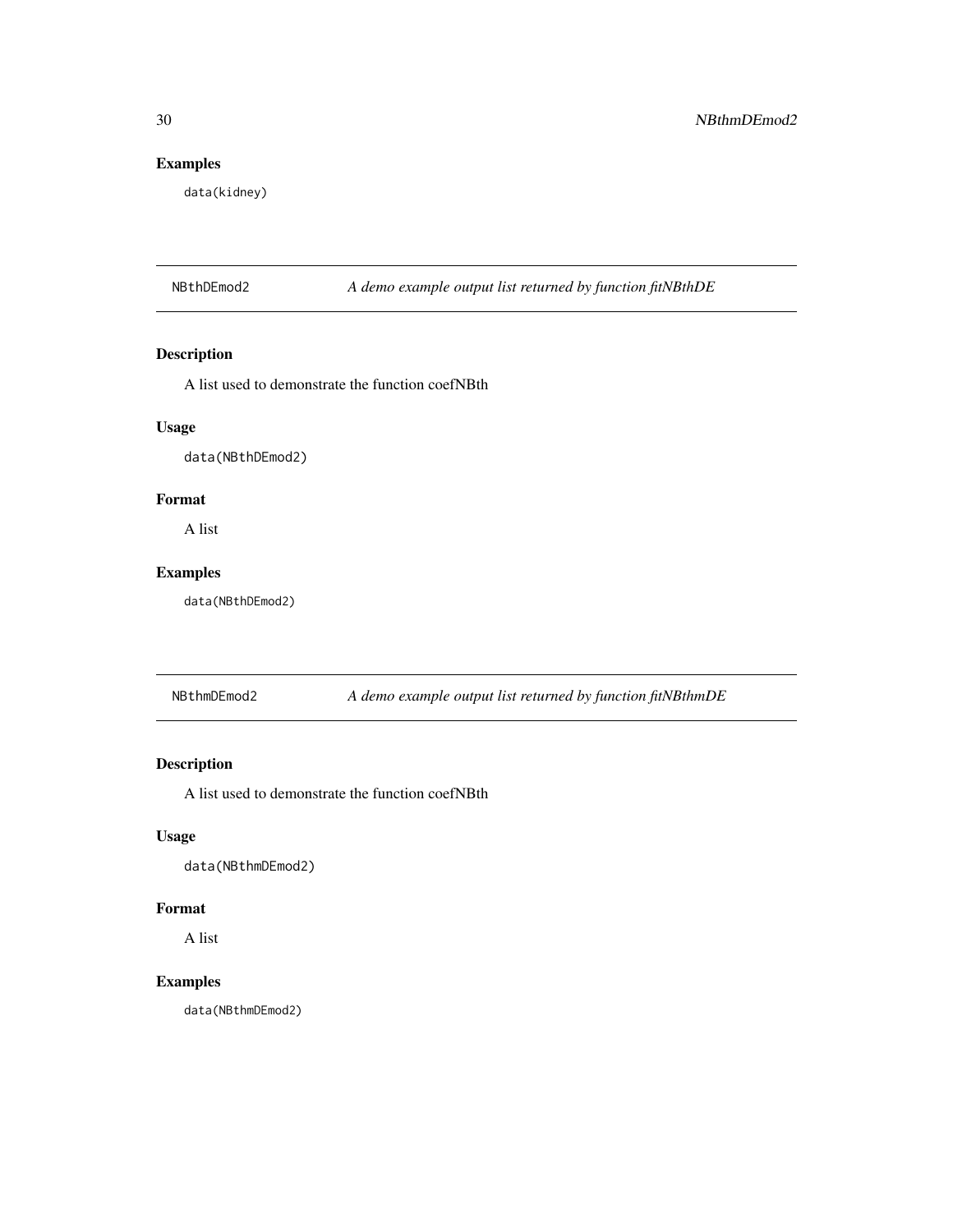<span id="page-30-0"></span>NBthmDEmod2slope *A demo example output list returned by function fitNBthmDE*

#### Description

A list used to demonstrate the function coefNBth

#### Usage

```
data(NBthmDEmod2slope)
```
#### Format

A list

#### Examples

data(NBthmDEmod2slope)

QuanRange *Compute Quantile Range*

#### Description

Compute Quantile Range, a metric representing signal strength for QC purpose Compute Quantile Range, a metric representing signal strength for QC purpose

# Usage

```
QuanRange(object, ...)
## S4 method for signature 'NanoStringGeoMxSet'
QuanRange(object, split = FALSE, probs, removeoutlier = FALSE, ...)
## S4 method for signature 'matrix'
QuanRange(object, probenum, BGmod, probs, removeoutlier = FALSE)
```

| object                  | count matrix with features in rows and samples in columns                     |
|-------------------------|-------------------------------------------------------------------------------|
| $\cdot$ $\cdot$ $\cdot$ | additional argument list that might be used                                   |
| split                   | indicator variable on whether it is for multiple slides                       |
| probs                   | numeric vector of probabilities with values in $[0,1]$ passed to quantile     |
| removeoutlier           | indicator on whether to remove outliers, default: FALSE                       |
| probenum                | a vector of numbers of probes in each gene                                    |
| <b>BGmod</b>            | a list of sizefact, sizefact, countmat, and id (if it is for multiple slides) |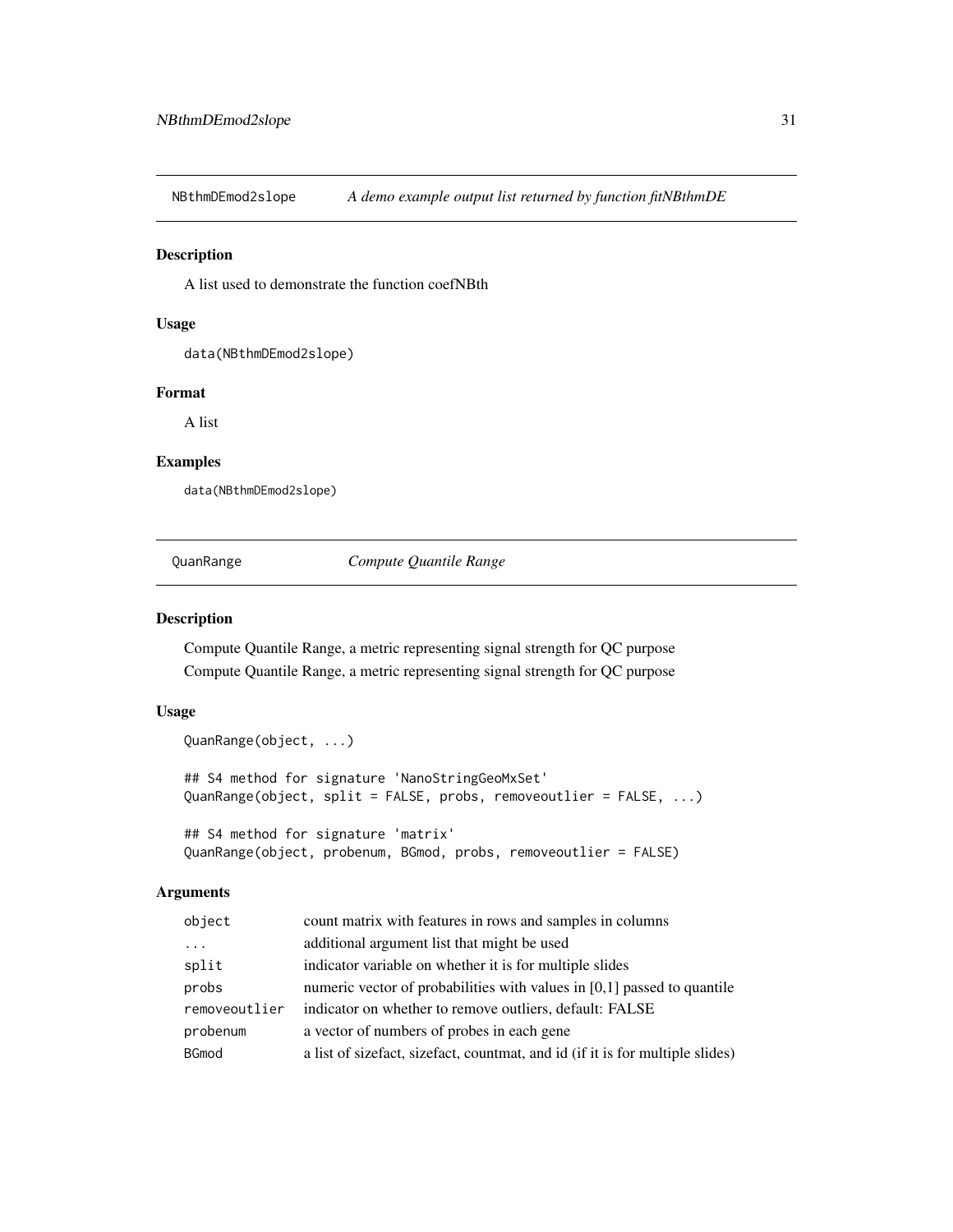# Value

a valid S4 object with probabilities in phenoData

a matrix of quantile range in rows and probs in columns

# Examples

```
data(demoData)
demoData <- fitPoisBG(demoData, size_scale = "sum")
demoData <- diagPoisBG(demoData)
demoData <- aggreprobe(demoData, use = "cor")
Biobase::notes(demoData)$disper
demoData <- QuanRange(demoData, split = FALSE, probs = c(0.75, 0.8, 0.9, 0.95))
data(demoData)
demoData <- fitPoisBG(demoData, groupvar = "slide name")
demoData <- diagPoisBG(demoData, split = TRUE)
demoData <- aggreprobe(demoData, use = "cor")
Biobase::notes(demoData)$disper_sp
demoData <- QuanRange(demoData, split = TRUE, probs = c(0.75, 0.8, 0.9, 0.95))
```